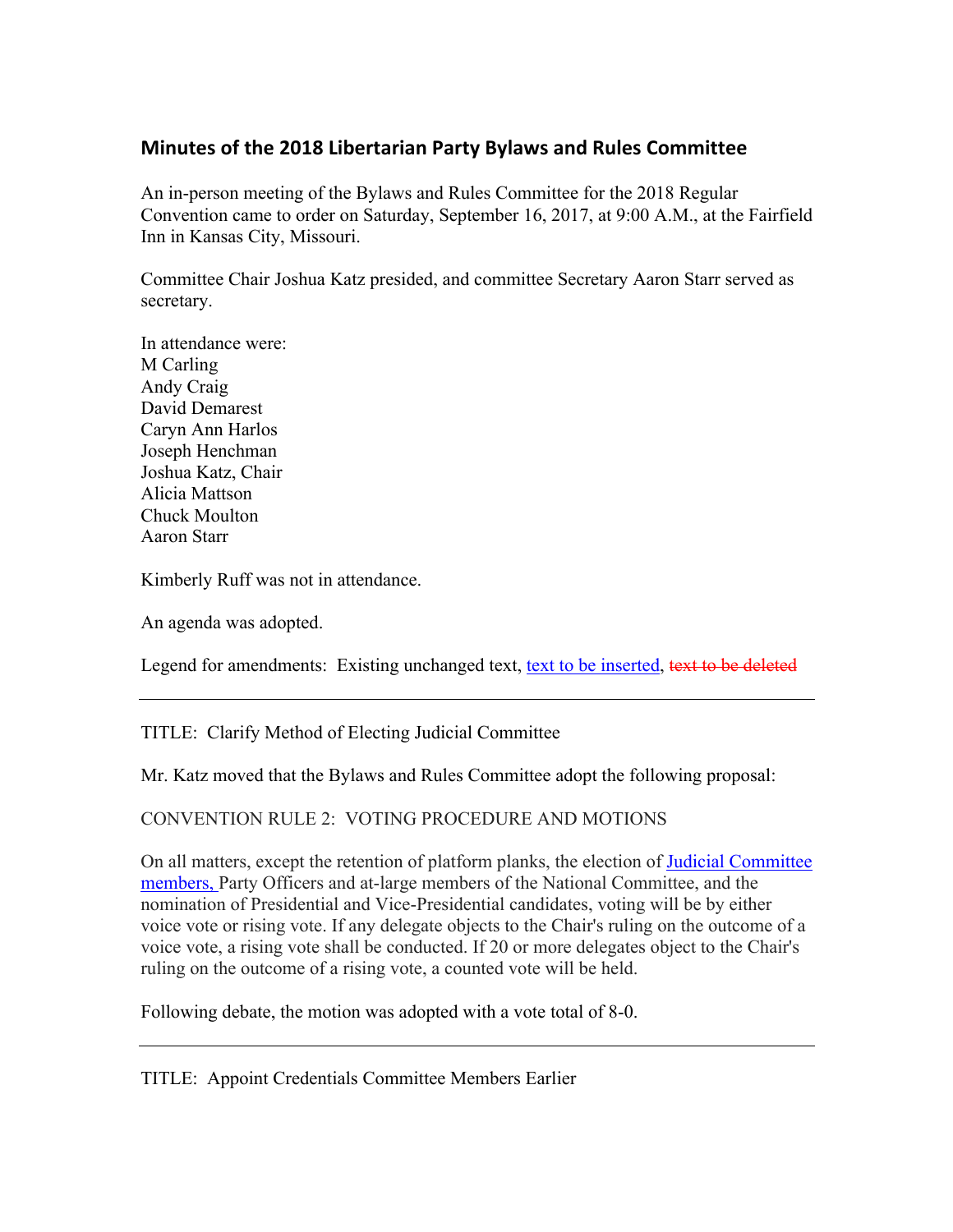Ms. Mattson made a motion, which after amendment became that the Bylaws and Rules Committee adopt the following proposal:

BYLAWS ARTICLE 11: OTHER COMMITTEES

- 4. The Credentials Committee, composed of ten members, shall be selected as follows.
	- a. Five members chosen by the National Committee no later than six months before a Regular Convention.
	- b. One member by each of the five affiliate parties having the largest sustaining memberships as determined for Convention delegate allocations at the most recent Regular Convention. These shall be selected by each of the affiliate parties no later than one monthsix months prior to the Regular Convention.

*Proviso: This amendment takes effect upon the final adjournment of the convention at which it is adopted.*

Following debate, the motion was adopted with a vote total of 8-0.

TITLE: Clarifying Procedures for Regional Alternates

Ms. Mattson moved that the Bylaws and Rules Committee adopt the following proposal:

BYLAWS ARTICLE 7: NATIONAL COMMITTEE

8. A National Committee Regional Representative or Alternate may be removed and replaced only by the act of the affiliate parties which constitute the subject region. The voting procedure for the removal and replacement of regional representatives or alternates shall be determined by the regions. In the absence of any such procedures, a majority vote of the state chairs shall prevail.

CONVENTION RULE 8: ELECTION OF OFFICERS AND NATIONAL **COMMITTEE** 

4. In the event a region has not otherwise provided for the election of its regional representative to the National Committee representation then the delegates from the region shall elect its regional representative and alternate, provided there are at least five delegates present. Each Region's delegates may elect their representative and alternate in whatever manner they choose, provided all delegates present from that region are given equal voice in the selection.

Following debate, the motion was adopted with a vote total of 8-0.

TITLE: Remove Redundant Quorum Language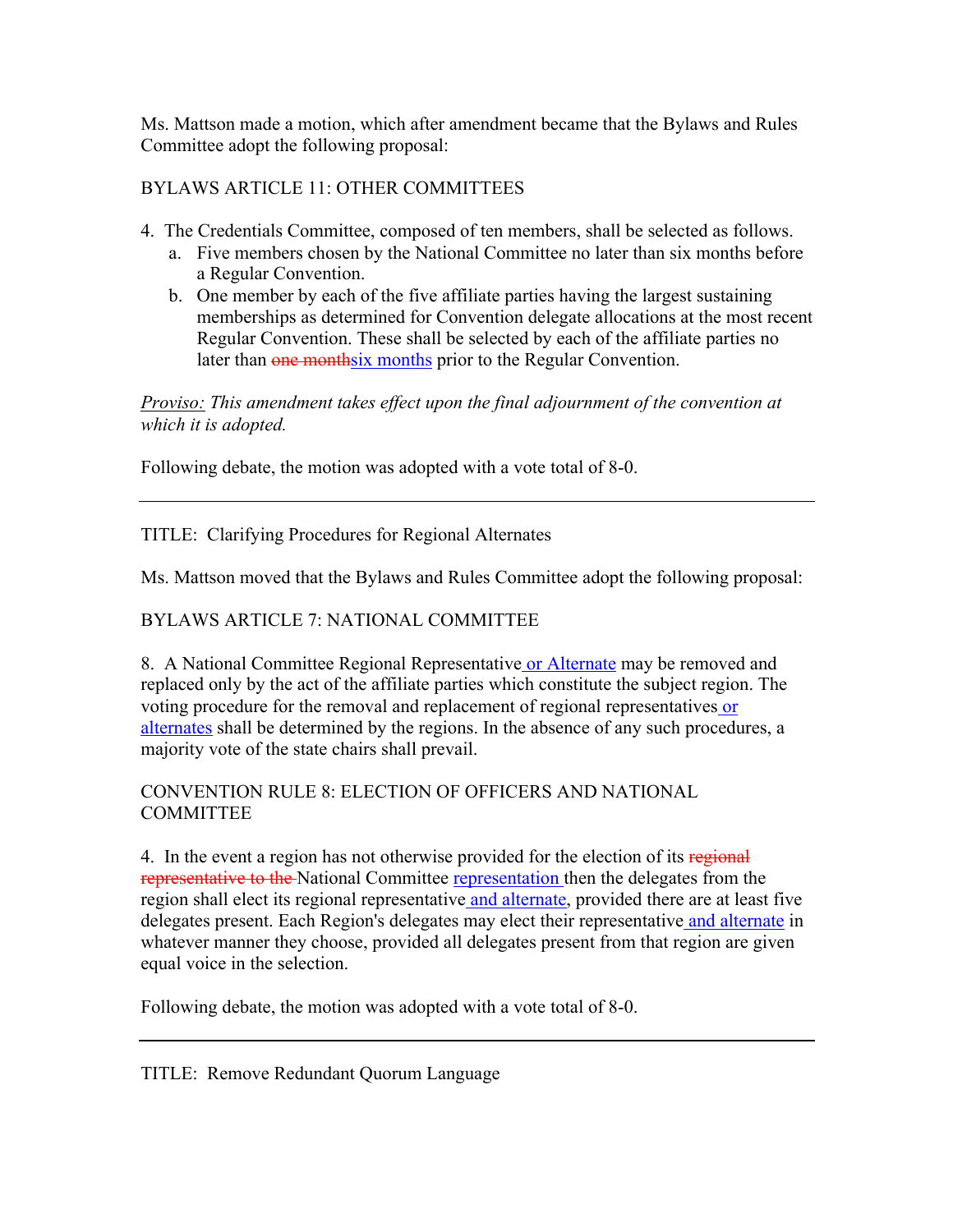Mr. Starr moved that the Bylaws and Rules Committee adopt the following proposal:

## BYLAWS ARTICLE 7: NATIONAL COMMITTEE

10. A majority of the membership of the National Committee shall constitute a quorum for the transaction of business at all meetings.

Following debate, the motion failed with a vote total of 2-5.

#### TITLE: Combine Articles 6 through 8

Mr. Starr moved that the Bylaws and Rules Committee adopt a proposal to replace the entirety of existing Bylaws Articles 6, 7, and 8 with the following:

## BYLAWS ARTICLE 6: NATIONAL COMMITTEE

- 1. The National Committee shall have control and management of all the affairs, properties and funds of the Party consistent with these Bylaws. The Libertarian National Committee shall establish and oversee an organizational structure to implement the purposes of the Party as stated in Article 2. The National Committee shall adopt rules of procedure for the conduct of its meetings and the carrying out of its duties and responsibilities. The National Committee may delegate its authority in any manner it deems necessary.
- 2. The National Committee shall be composed of the following members:
	- a. Chair;
	- b. Vice Chair;
	- c. Secretary;
	- d. Treasurer;
	- e. five members elected at large by the delegates at a Regular Convention; and
	- f. additional members as specified below:

Any affiliate party with 10% or more of the total national party sustaining membership within affiliate parties (as determined for delegate allocation) shall be entitled to one National Committee representative and one alternate for each 10% of national sustaining membership. Affiliate parties may, by mutual consent, band together to form "representative regions," and each such "region" with an aggregate national party sustaining membership of 10% or more shall be entitled to one National Committee representative and one alternate for each 10% of national party sustaining membership. "Representative regions" may be formed or dissolved once every two years during a period beginning 90 days before the beginning of and ending on the second day of the National Convention, and notice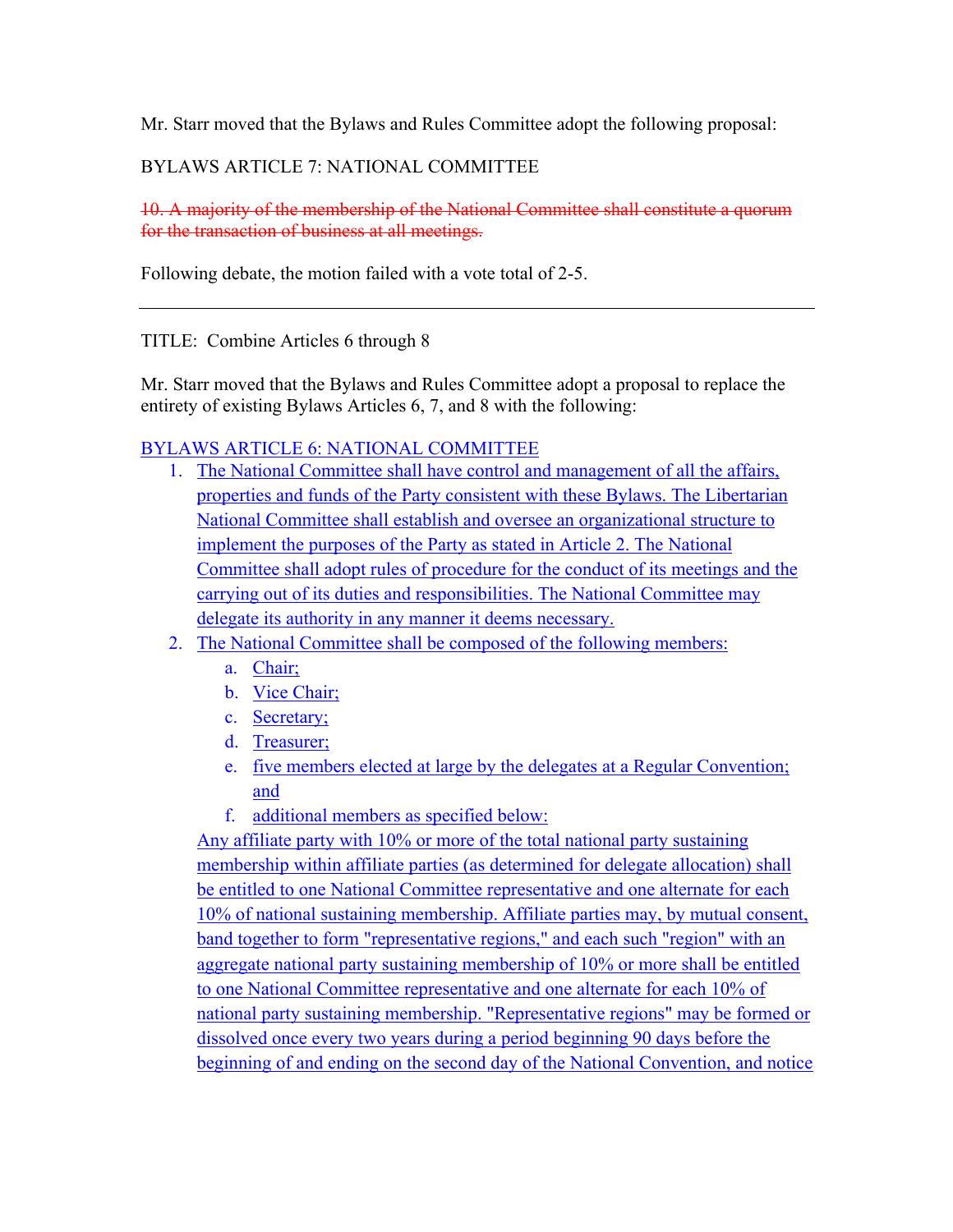of new formations or dissolutions must be given in writing to the national Secretary prior to the close of the Convention at which they take place.

- 3. The Chair shall preside at all Conventions and all meetings of the National Committee. The Chair is the chief executive officer of the Party with full authority to direct its business and affairs, including hiring and discharging of National Committee volunteers and paid personnel, subject to express National Committee policies and directives issued in the exercise of the National Committee's plenary control and management of Party affairs, properties and funds.
- 4. The Vice-Chair shall be the chief assistant to the Chair, performing such duties as the Chair shall prescribe, and holding such executive powers as the Chair shall delegate and shall perform the duties of the Chair in the event that the Chair is, for any reason, unable to perform the duties of the office.
- 5. The Secretary shall be the recording officer of the Party and shall perform such duties as are assigned by the Chair or the National Committee. The Secretary shall attend all meetings of the National Committee and all Party Conventions and shall act as Secretary thereof, keeping such minutes and records as necessary.
- 6. The Treasurer shall receive, expend and account for the funds of the Party under the supervision and direction of the Chair and the National Committee. The Treasurer shall make an annual financial report to the National Committee and shall perform all duties required of the office by applicable federal and state law. The Treasurer is responsible for oversight of all financial functions, including, but not limited to receipts, disbursements, internal and external reporting. The Treasurer shall report to the National Committee and the Convention both the financial situation of the Party and the results of its activities. The report of the Treasurer to the Convention, specified in Convention Rule 1 agenda item 4, shall include an independent auditor's report opining whether the financial statements present fairly, in all material respects, the financial position of the Party and the changes in its net assets and its cash flow for the years then ended, in conformity with accounting principles generally accepted in the United States of America. Unaudited interim financial statements shall also be presented. Such reports shall be made available to every delegate.
- 7. The National Committee shall meet at such times and places as may be determined by: action of the Committee, call of the Chair, or written request of 1/3 or more of its members.
- 8. A majority of the membership of the National Committee shall constitute a quorum for the transaction of business at all meetings.
- 9. The National Committee may adopt public policy resolutions by a  $\frac{3}{4}$  vote with previous notice or by unanimous consent without previous notice.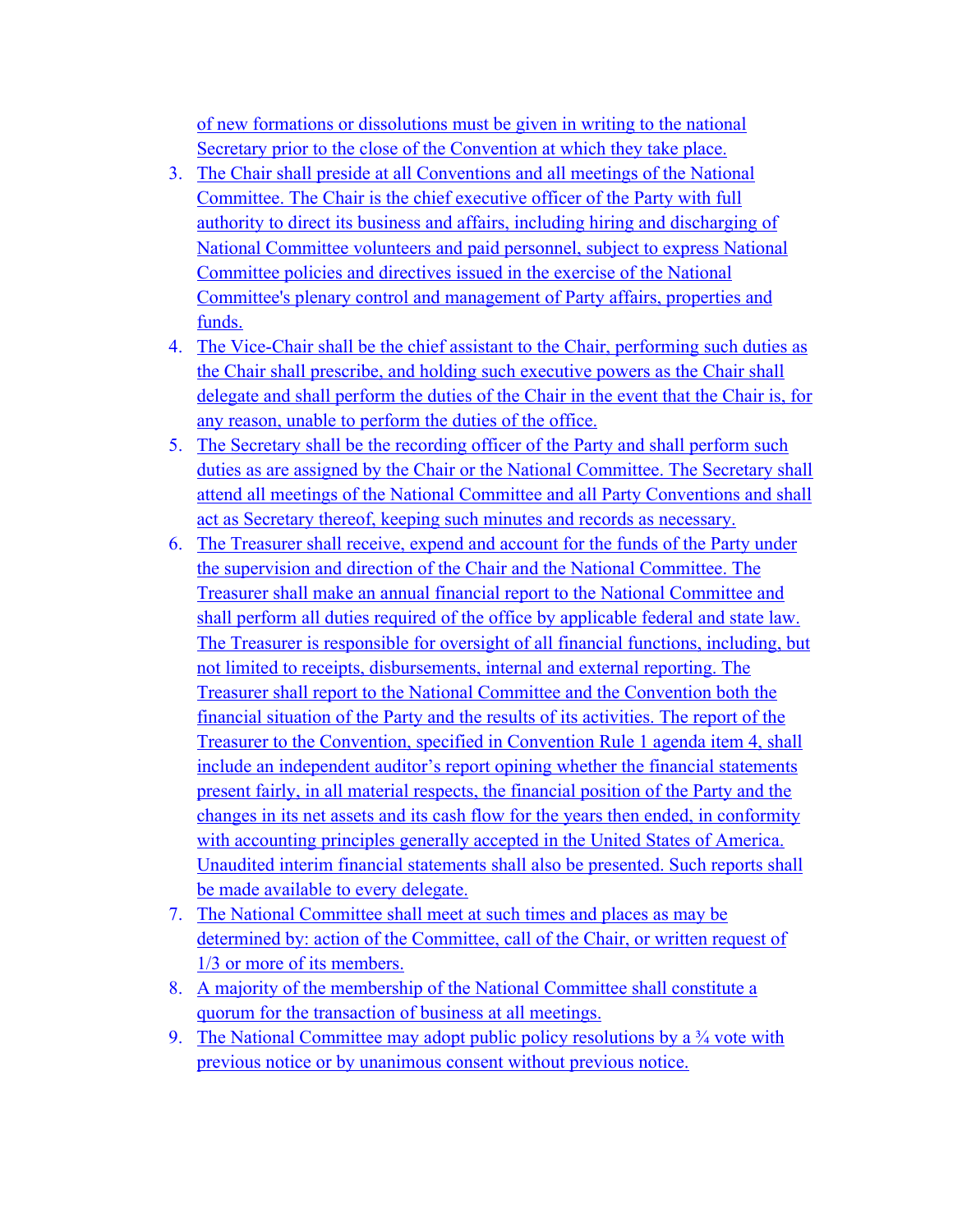- 10. Upon appeal by ten percent of the delegates credentialed at the most recent Regular Convention or one percent of the Party sustaining members the Judicial Committee shall consider the question of whether or not a decision of the National Committee contravenes specified sections of the Bylaws. If the decision is vetoed by the Judicial Committee, it shall be declared null and void.
- 11. The National Committee shall use roll call voting on all substantive motions. Additionally, the National committee must have a roll call vote upon request of any single Committee member present on any motion. On all roll call votes, the vote of each individual Committee member shall be recorded in the minutes.
- 12. The Secretary or a designee shall promptly post notice for each session of the National Committee; any National Committee proposed agendas; and approved minutes of each Convention and open National Committee session to a permanent archive section on the Party's website. Any person may record the National Committee's proceedings while in open session, or subscribe to a read-only email list on which LNC votes are recorded.

# BYLAWS ARTICLE 7: ELIGIBILITY, TERMS OF OFFICE, AND REMOVAL

- 1. No offices shall be combined. No member of the National Committee may be a member of the Judicial Committee.
- 2. The National Committee and Judicial Committee shall take office immediately upon the close of the Regular Convention at which they are elected, and serve until the final adjournment of the next Regular Convention.
- 3. A National Committee member shall be a sustaining member of the Party, and shall not be the candidate of any party except the Party or an affiliate. All Judicial Committee members shall have been Party members at least four years at the time of their selection.
- 4. A National Committee member who fails to attend two consecutive regular sessions of the National Committee shall be deemed to have vacated his or her seat. The appointing body shall be free to reappoint the member who vacated the seat.
- 5. The National Committee shall appoint new officers and members-at-large if vacancies occur, such officers and members-at-large to complete the term of the office vacated. The remaining members of the Judicial Committee shall appoint new members if vacancies occur, such appointees to serve until the final adjournment of the next Regular Convention.
- 6. The National Committee may, for cause, suspend any officer or member-at-large by a vote of 2/3 of the entire National Committee. The suspended individual may challenge the suspension by an appeal in writing to the Judicial Committee within seven days of receipt of notice of suspension. Failure to appeal within seven days shall confirm the suspension and bar any later challenge or appeal. The Judicial Committee shall set a date for hearing the appeal between 20 and 40 days of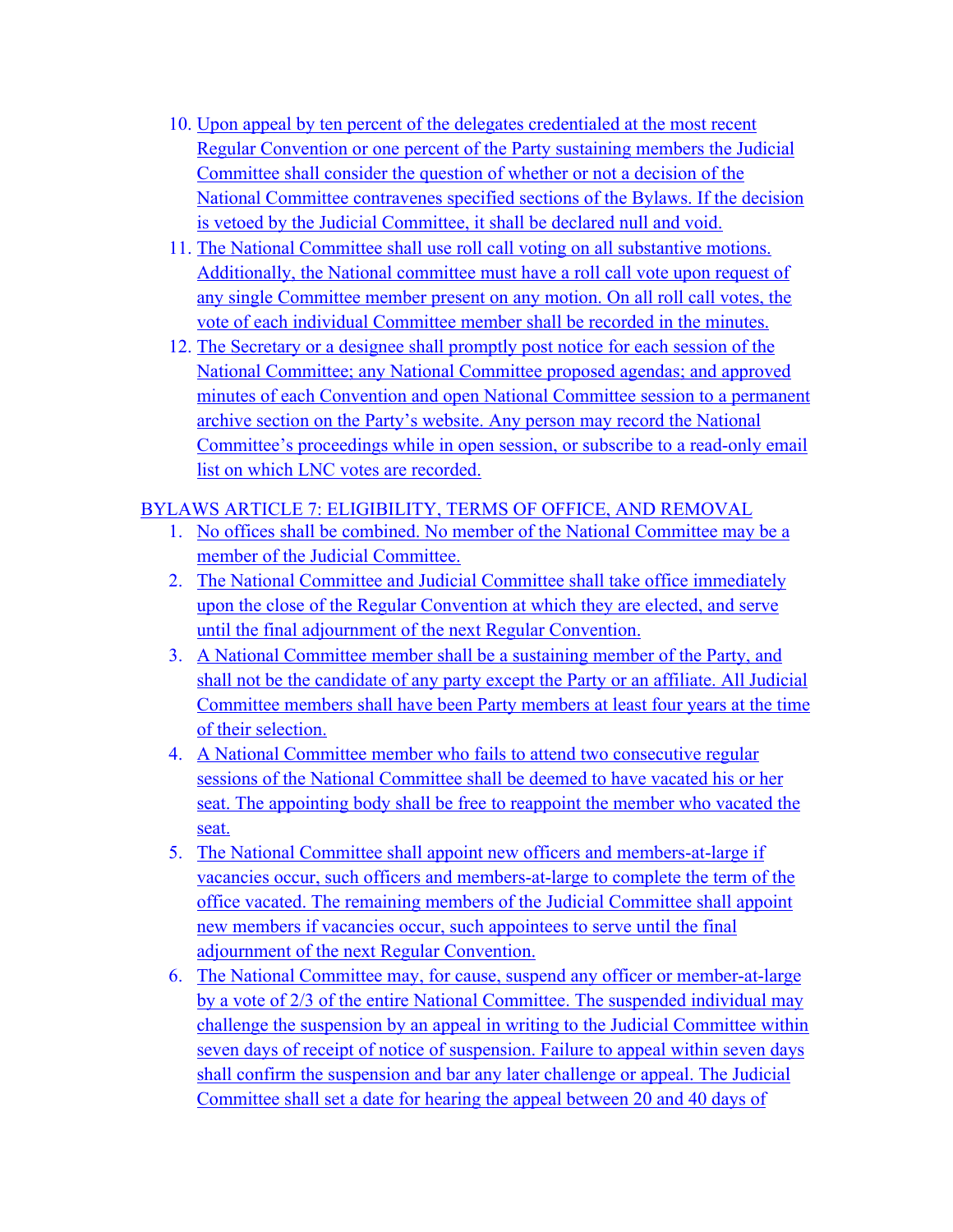receipt of the appeal and shall notify all interested persons, which persons shall have the right to appear and present evidence and argument. At the hearing the burden of persuasion shall rest upon the appellant. The Judicial Committee shall either affirm the National Committee's suspension or order reinstatement within 30 days of the hearing. Failure of the Judicial Committee to rule within 30 days shall constitute an affirmation of the National Committee's suspension. At such times as the suspension is final, the office in question shall be deemed vacant.

7. A National Committee Regional Representative may be removed and replaced only by the act of the affiliate parties which constitute the subject region. The voting procedure for the removal and replacement of regional representatives shall be determined by the regions. In the absence of any such procedures, a majority vote of the state chairs shall prevail.

# BYLAWS ARTICLE 8: JUDICIAL COMMITTEE

- 1. The Judicial Committee shall be composed of seven Party members elected at each Regular Convention, and any five members shall constitute a quorum. The members of the Judicial Committee shall select the Chair of the Judicial Committee.
- 2. The subject matter jurisdiction of the Judicial Committee is limited to consideration of only those matters expressly identified as follows:
	- a. suspension of affiliate parties (Article 5, Section 6),
	- b. suspension of National Committee members (Article 7, Section 6),
	- c. voiding of National Committee decisions (Article 7, Section10),
	- d. challenges to platform planks (Rule 5, Section 7),
	- e. challenges to Resolutions (Rule 6, Section 2), and
	- f. suspension of Presidential and Vice-Presidential candidates (Article 14, Section 5).
- 3. Within 90 days following the Regular Convention at which elected, the Judicial Committee shall establish Rules of Appellate Procedure to govern its consideration of matters within the scope of its jurisdiction. The existing Rules shall remain in effect until and unless the Judicial Committee submits new proposed rules to the National Committee for approval, which approval shall be deemed given unless denied by a 2/3 vote of the National Committee within 60 days of submission. A copy of the current Rules of Appellate Procedure shall be maintained by the Secretary at the Party Headquarters and shall be available to any member at cost.

Following debate, the motion was adopted with a vote total of 8-0.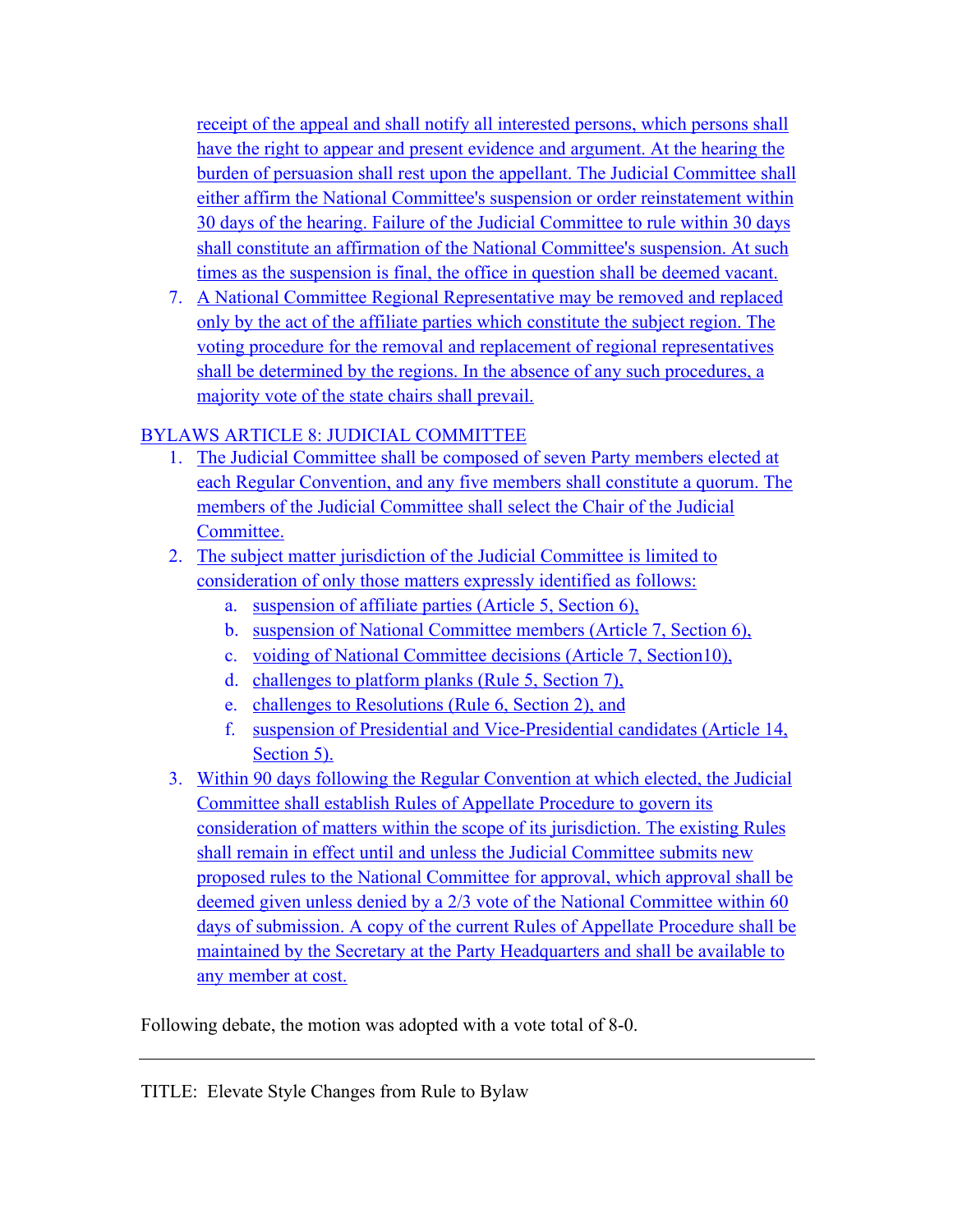Mr. Starr made a motion, which after amendment became that the Bylaws and Rules Committee adopt the following proposal:

## CONVENTION RULE 5: DEBATING AND VOTING – PLATFORM

8. Should changes to the bylaws or platform result in a grammatical error in accordance with the latest edition of the Chicago Manual of Style, the LNC presiding at the time of that discovery is authorized to make those grammatical corrections provided it does not change the meaning or intent of the item edited.

#### BYLAWS ARTICLE 7: NATIONAL COMMITTEE

15. Should changes to the bylaws or platform result in a grammatical error in accordance with the latest edition of the Chicago Manual of Style, the LNC presiding at the time of that discovery is authorized to make those grammatical corrections provided it does not change the meaning or intent of the item edited.

Following debate, the motion was adopted with a vote total of 7-0.

TITLE: Amend Style Change Provisions

Ms. Mattson moved that the Bylaws and Rules Committee adopt the following proposal to amend Bylaws Article 7.15, contingent on the delegates adopting the previous proposal which moved the language from a rule to a bylaw:

BYLAWS ARTICLE 7: NATIONAL COMMITTEE

15. Should changes to the bylaws or platform result in a grammatical error in accordance with the latest edition of the Chicago Manual of Style, the LNC presiding at the time of that discovery is authorized to make those grammatical corrections provided it does not change the meaning or intent of the item edited. The National Committee is authorized to make corrections to conform the Bylaws and Convention Rules and the Platform with the latest edition of the Chicago Manual of Style, provided such changes do not alter the meaning or intent. The National Committee may not delegate this power.

Following debate, the motion was adopted with a vote total of 6-2.

TITLE: Simplify Article 4 Language on Membership

Mr. Starr moved that the Bylaws and Rules Committee adopt the following proposal:

BYLAWS ARTICLE 4: MEMBERSHIP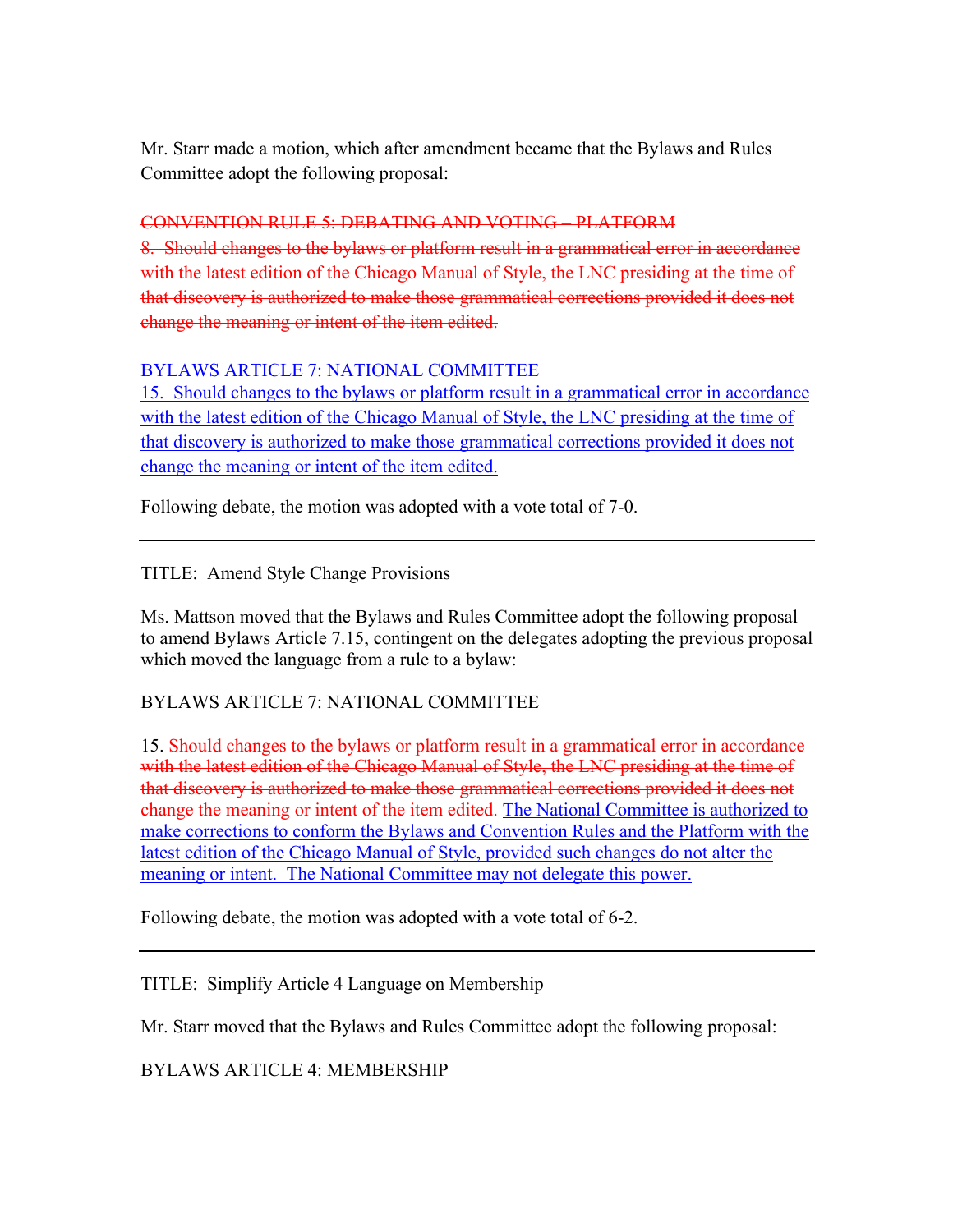- 1. Members of the Party shall be those persons who have certified in writing that they oppose the initiation of force to achieve political or social goals.
- 2. The National Committee may offer life memberships, and must honor all prior and future life memberships.
- 3. "Sustaining member" is any Party member who has given at least \$25 to the Party in the prior twelve months, or who is a life member.
- 4. The National Committee may create other levels of membership and shall determine the contribution or dues levels for such memberships.
- 5. Higher levels of contribution by or on behalf of a Party member qualify as sustaining member status for any provision of these Bylaws.
- 6. Only sustaining members shall be counted for delegate apportionment and National Committee representation. Only sustaining members shall be eligible to hold National Party office or be a candidate for President or Vice-President.
- 3. "Sustaining members" are members of the Party who:
	- a. During the prior twelve months have donated, or have had donated on their behalf, an amount of at least \$25; or
	- b. Are Life members.

Following debate, the motion was adopted with a vote total of 8-0.

TITLE: Add Alternative Certification Language for Membership

Mr. Starr moved that the Bylaws and Rules Committee adopt the following proposal:

## BYLAWS ARTICLE 4: MEMBERSHIP

1. Members of the Party shall be those persons who have certified in writing that they: a. oppose the initiation of force to achieve political or social goals, or b. agree all individuals have the right to exercise sole dominion over their own lives, and have the right to live in whatever manner they choose, so long as they do not forcibly interfere with the equal right of others to live in whatever manner they choose.

*Proviso: This amendment shall take effect upon the final adjournment of the convention at which it is adopted.*

Following debate, the motion was adopted with a vote total of 6-2.

The committee adjourned for lunch at 12:27 p.m. and reconvened at 1:30 p.m.

TITLE: Duty to Defend Party Name

Ms. Harlos made a motion, which after amendment became that the Bylaws and Rules Committee adopt the following proposal: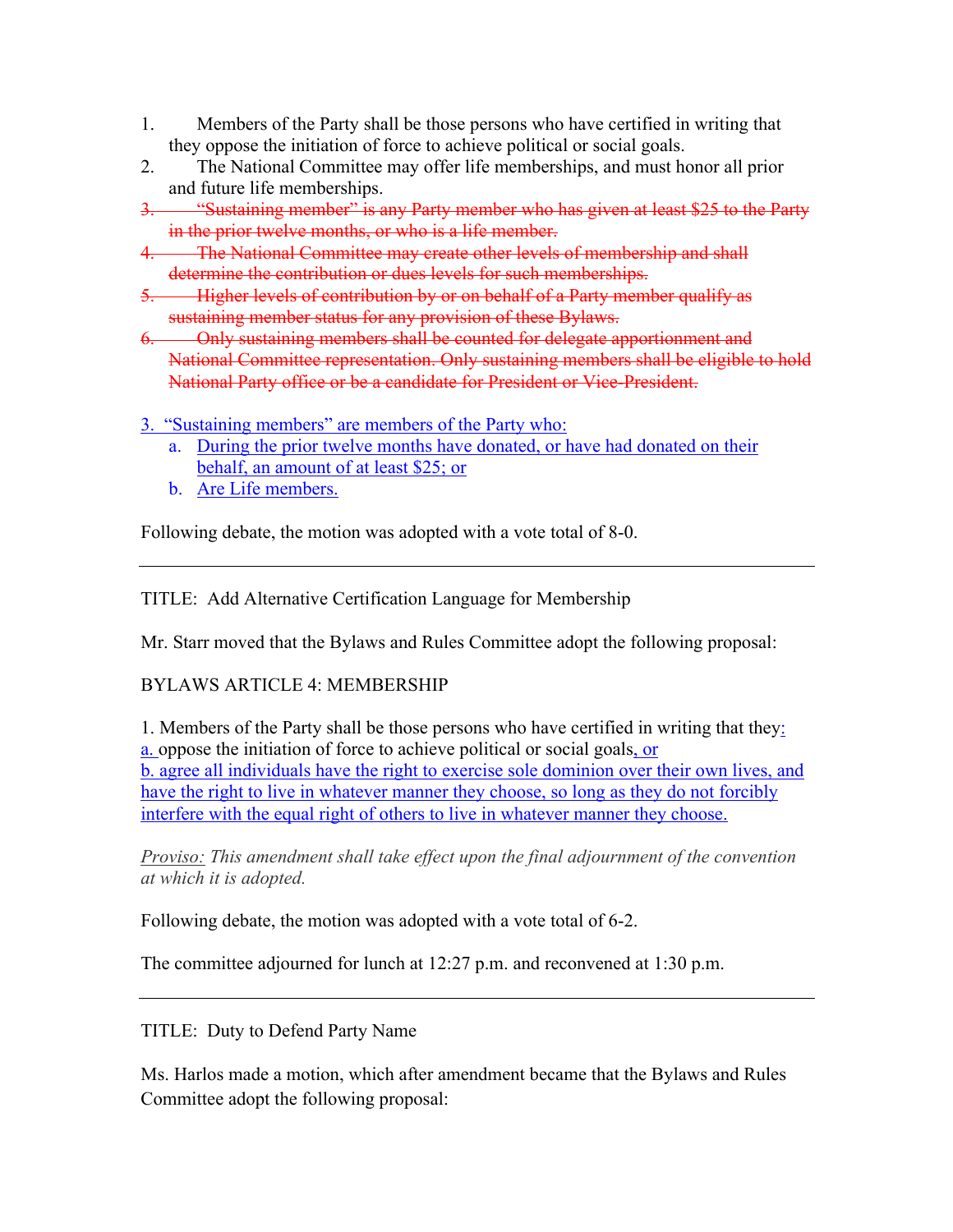# BYLAWS ARTICLE 5: AFFILIATE PARTIES

1. No person, group or organization may use the name "Libertarian Party" or any confusingly similar designation except the Party or an organization to which the Party grants affiliate party status or as otherwise provided in these bylaws. The National Committee shall have a duty to enforce its intellectual property rights.

Following debate, the motion was adopted with a vote total of 5-4.

TITLE: Protect Party Name Rights for Affiliates

Mr. Starr moved that the Bylaws and Rules Committee adopt the following proposal:

BYLAWS ARTICLE 5: AFFILIATE PARTIES

1. No person, group or organization may use the name "Libertarian Party" or any confusingly similar designation except the Party or an organization to which the Party grants affiliate party status or as otherwise provided in these bylaws.

2. An affiliate that does not have on file with the Party a signed standard agreement acknowledging that the affiliate's use of the Libertarian Party name is contingent upon it remaining an affiliate, that affiliate shall not be eligible to:

- send delegates to any Regular Convention;
- join a representative region;
- receive resources from the Party;
- appoint anyone to serve on any Party board or committee.

Following debate, the motion was adopted with a vote total of 6-3.

TITLE: Require Endorsed Candidates to Affiliate with the Libertarian Party

Mr. Craig moved that the Bylaws and Rules Committee adopt the following proposal:

# BYLAWS ARTICLE 5: AFFILIATE PARTIES

4. No affiliate party shall endorse any candidate who is a member of another party not a member of the Libertarian Party, or of the affiliate party, or a registered Libertarian voter, for public office in any partisan election. No affiliate party shall take any action inconsistent with the Statement of Principles or these Bylaws.

Following debate, the motion was adopted with a vote total of 7-1.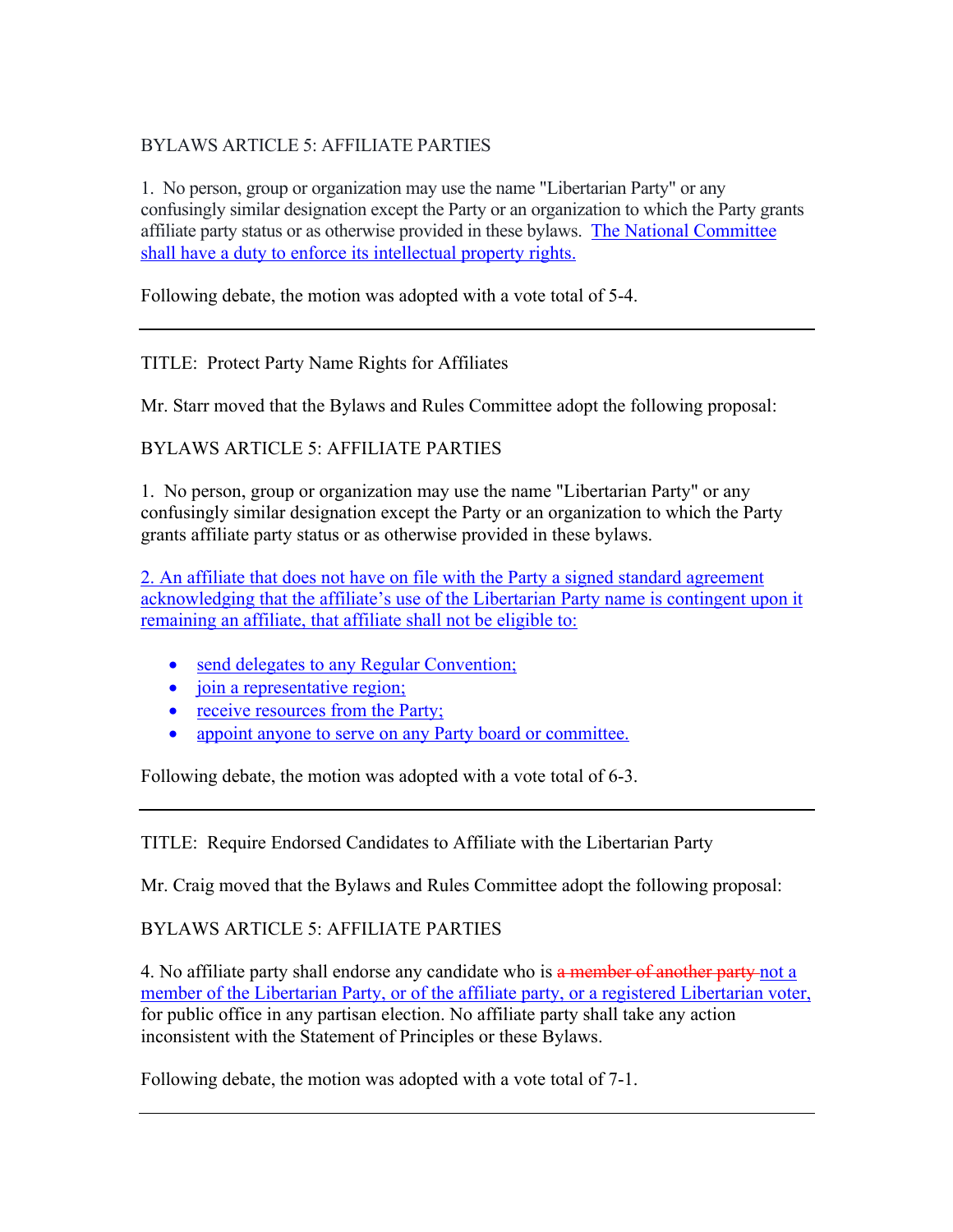#### TITLE: Term Limits for LNC and JC

Mr. Moulton moved that the Bylaws and Rules Committee adopt the following proposal:

#### BYLAWS ARTICLE 6: OFFICERS

- 1. The officers of the Party shall be:
	- o Chair,
	- o Vice-Chair,
	- o Secretary, and
	- o Treasurer.

All of these officers shall be elected by a Regular Convention of the Party, shall take office immediately upon the close of the Convention and shall serve thereafter until the final adjournment of the next Regular Convention. No person shall serve as an officer who is not a sustaining member of the Party.

#### BYLAWS ARTICLE 7: NATIONAL COMMITTEE

3. The National Committee shall take office immediately upon the close of the Regular Convention at which they are selected, and serve until the final adjournment of the next Regular Convention.

#### BYLAWS ARTICLE 8: JUDICIAL COMMITTEE

1. The Judicial Committee shall be composed of seven Party members elected at each Regular Convention, and any five members shall constitute a quorum. No member of the National Committee may be a member of the Judicial Committee. The members of the Judicial Committee shall select the Chair of the Judicial Committee. The Judicial Committee shall take office immediately upon the close of the Regular Convention at which elected and shall serve until the final adjournment of the next Regular Convention.

## BYLAWS ARTICLE 9: TERMS OF OFFICE

- 1. The National Committee and the Judicial Committee shall take office immediately upon the close of the Regular Convention at which elected and shall serve until the final adjournment of the next Regular Convention. This period of time shall be one term. A person who served for any portion of a term is considered to have served that term.
- 2. No person may serve more than three (3) terms in a row on the National Committee.
- 3. No person may serve more than two (2) terms in a row on the Judicial Committee.

*Proviso: This amendment shall not apply to terms served prior to the final adjournment of the convention at which it is adopted.*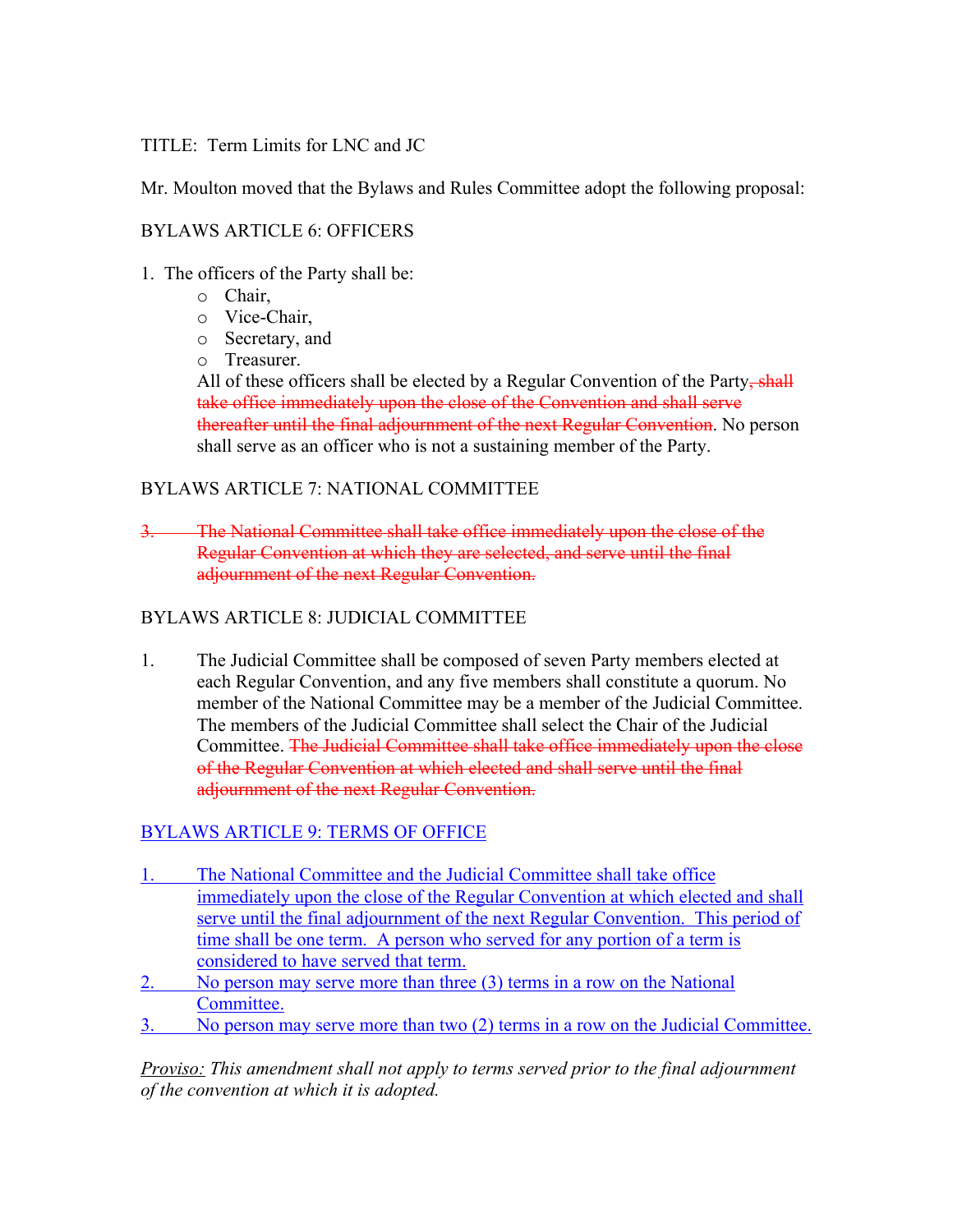Following debate, the motion failed with a vote total of 2-5.

## TITLE: Make Judicial Committee a Four-Year Term

Mr. Starr moved that the Bylaws and Rules Committee adopt the following proposal:

#### BYLAWS ARTICLE 8: JUDICIAL COMMITTEE

1. The Judicial Committee shall be composed of seven Party members elected at each Regular Non-Presidential Convention, and any five members shall constitute a quorum. No member of the National Committee may be a member of the Judicial Committee. The members of the Judicial Committee shall select the Chair of the Judicial Committee. The Judicial Committee shall take office immediately upon the close of the Regular Non-Presidential Convention at which elected and shall serve until the final adjournment of the next Regular Non-Presidential Convention. All Judicial Committee members shall have been Party members at least four years at the time of their selection. The remaining members of the Judicial Committee shall appoint new members if vacancies occur, such appointees to serve until the final adjournment of the next Regular Non-Presidential Convention.

#### CONVENTION RULE 1: ORDER OF BUSINESS

The standing order of business for a Regular Convention shall be as follows:

- 1. Call to order
- 2. Credentials Committee report
- 3. Adoption of agenda
- 4. Treasurer's report
- 5. Audit Committee report
- 6. Bylaws and Rules Committee report
- 7. Platform Committee report
- 8. Nomination of Party candidates for President and Vice-President (in appropriate years)
- 9. Election of Party Officers and at-large members of the National Committee
- 10. Election of Judicial Committee (in appropriate years)
- 11. Resolutions
- 12. Other business

Following debate, the motion was adopted with a vote total of 7-0.

TITLE: Make Elected Libertarians Automatic Delegates at Convention

Mr. Starr moved that the Bylaws and Rules Committee adopt the following proposal:

BYLAWS ARTICLE 10: CONVENTIONS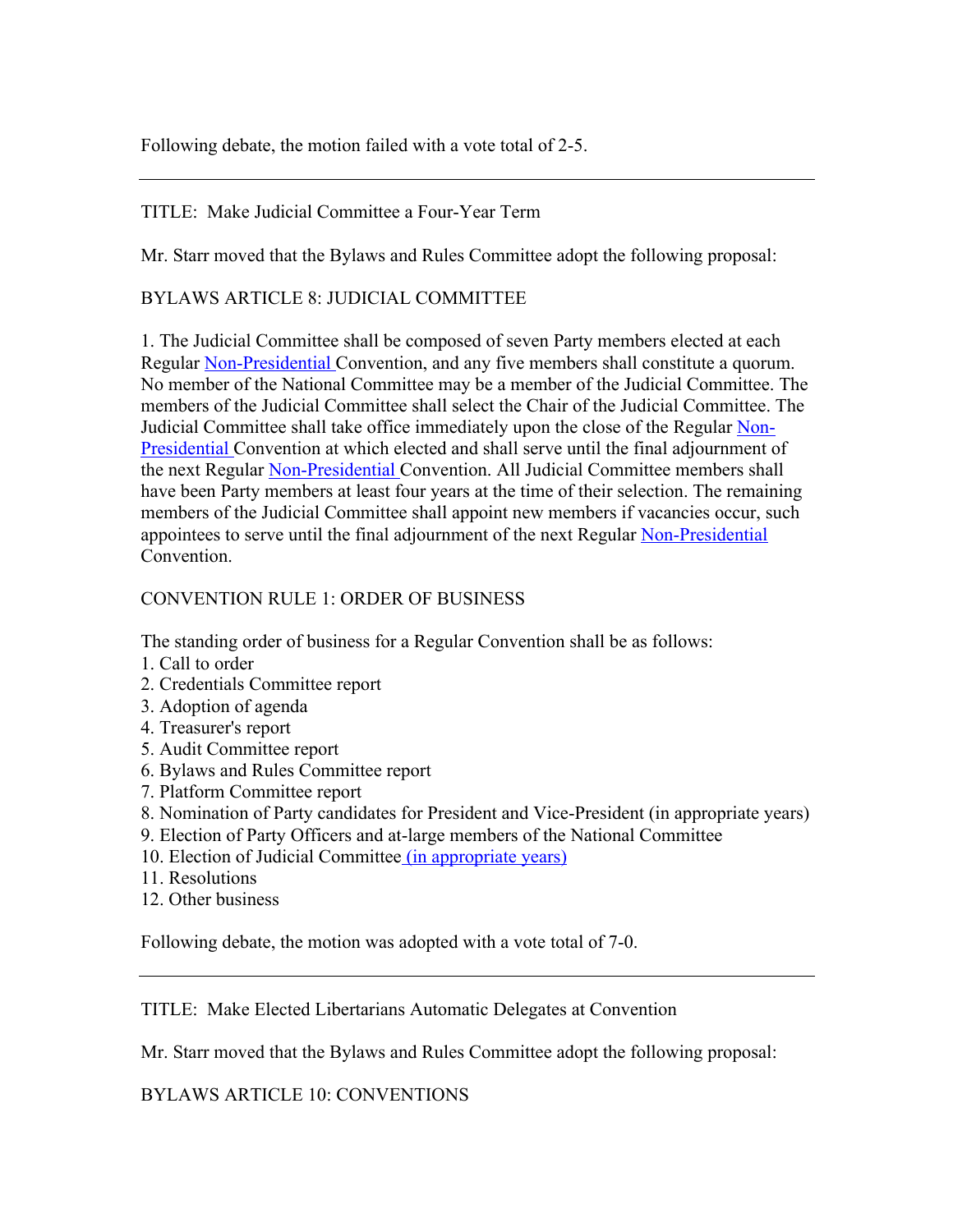3. Affiliate Party Delegate Entitlements:

Each affiliate party shall be entitled to send delegates to each Regular Convention on the following basis:

a. One delegate for each 0.14 percent, or fraction thereof, of the total Party sustaining membership in that affiliate; provided that at least one such delegate must be a resident of that State or District.

b. One delegate for each 0.35 percent, or fraction thereof, of the votes cast nationwide for the Libertarian Party candidate in the most recent presidential election, cast in that affiliate's state.

Unless disapproved by a majority vote of the affiliate's or Convention's non-ex-officio delegates, in addition to the delegate allocation, any sustaining member serving in public office subject to a vote of the general electorate is entitled to be a delegate in the corresponding affiliate's delegation upon presenting proof of such status to the Credentials Committee. The Credentials Committee shall include in its report the number of such delegates added to each delegation.

*Proviso: The amendment shall take effect upon the close of the convention at which it is adopted.*

Following debate, the motion was adopted with a vote total of 8-0.

TITLE: Amend Information Included in Delegate List and Provide Free of Charge

Ms. Harlos made a motion, which after amendment became that the Bylaws and Rules Committee adopt the following proposal:

#### BYLAWS ARTICLE 10: CONVENTIONS

5. Delegate List:

Any Party member shall be provided, upon request and payment of copying and mailing costs, a list of the names, and addresses, email addresses, and phone numbers of all delegates selected to attend and those who actually attended the most recent two Conventions, with those who attended clearly identified, and all delegates / alternates selected to the upcoming convention, if available. Delegates may choose to opt-out from their email addresses and phone numbers from being provided pursuant to any such request.

*Proviso: The amendment shall only apply to data collected after the convention at which it is adopted.*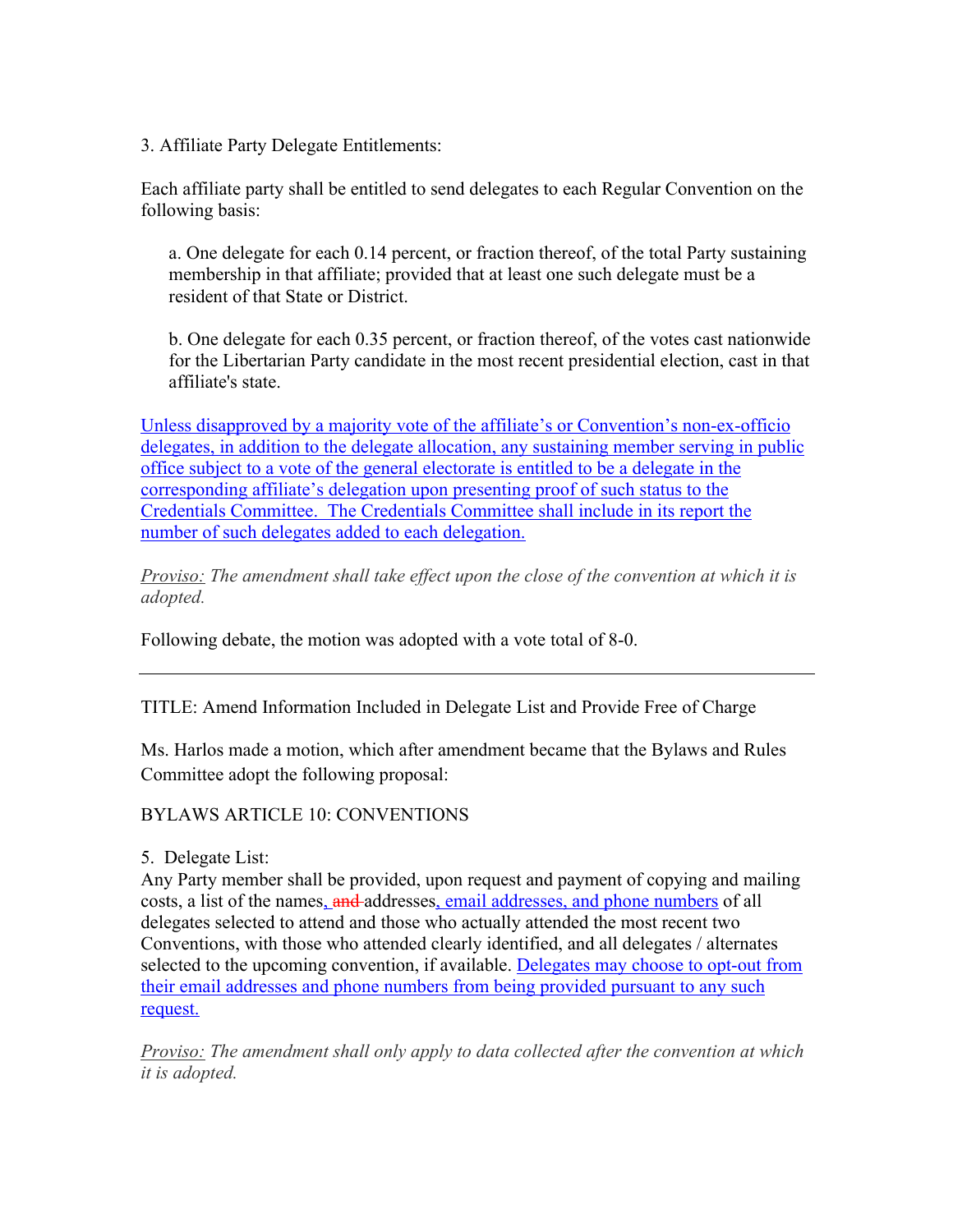Following debate, the motion failed with a vote total of 2-6.

TITLE: Require Credentials and Platform Committee Members to be Party Members

Ms. Mattson made a motion, which after amendment became that the Bylaws and Rules Committee adopt the following proposal:

## BYLAWS ARTICLE 11: OTHER COMMITTEES

3. The Platform Committee shall consist of 20 Party sustaining members selected as follows: […]

## BYLAWS ARTICLE 11: OTHER COMMITTEES

4. The Credentials Committee, composed of ten **Party sustaining members**, shall be selected as follows. […]

*Proviso: This amendment shall take effect upon the final adjournment of the convention at which it is adopted.*

Following debate, the motion was adopted with a vote total of 5-3.

TITLE: Diverse Committees

Mr. Moulton moved that the Bylaws and Rules Committee adopt the following proposal:

# BYLAWS ARTICLE 11: OTHER COMMITTEES

- 1. There shall be a Platform Committee, a Bylaws and Rules Committee and a Credentials Committee for each Regular Convention. The National Committee shall appoint a temporary chair of each committee to serve until each committee selects its own chair.
- 2. The Bylaws and Rules Committee shall consist of ten Party members appointed by the National Committee no later than three months before a Regular Convention. No more than five of these members shall be members of the current National Committee.
- 3. The Platform Committee shall consist of 20 members selected as follows: [...]
- 4. The Credentials Committee, composed of ten members, shall be selected as follows.
	- [...]
- 5. Each term no person may serve on more than one "Other Committee" (Platform Committee, Bylaws and Rules Committee, or Credentials Committee).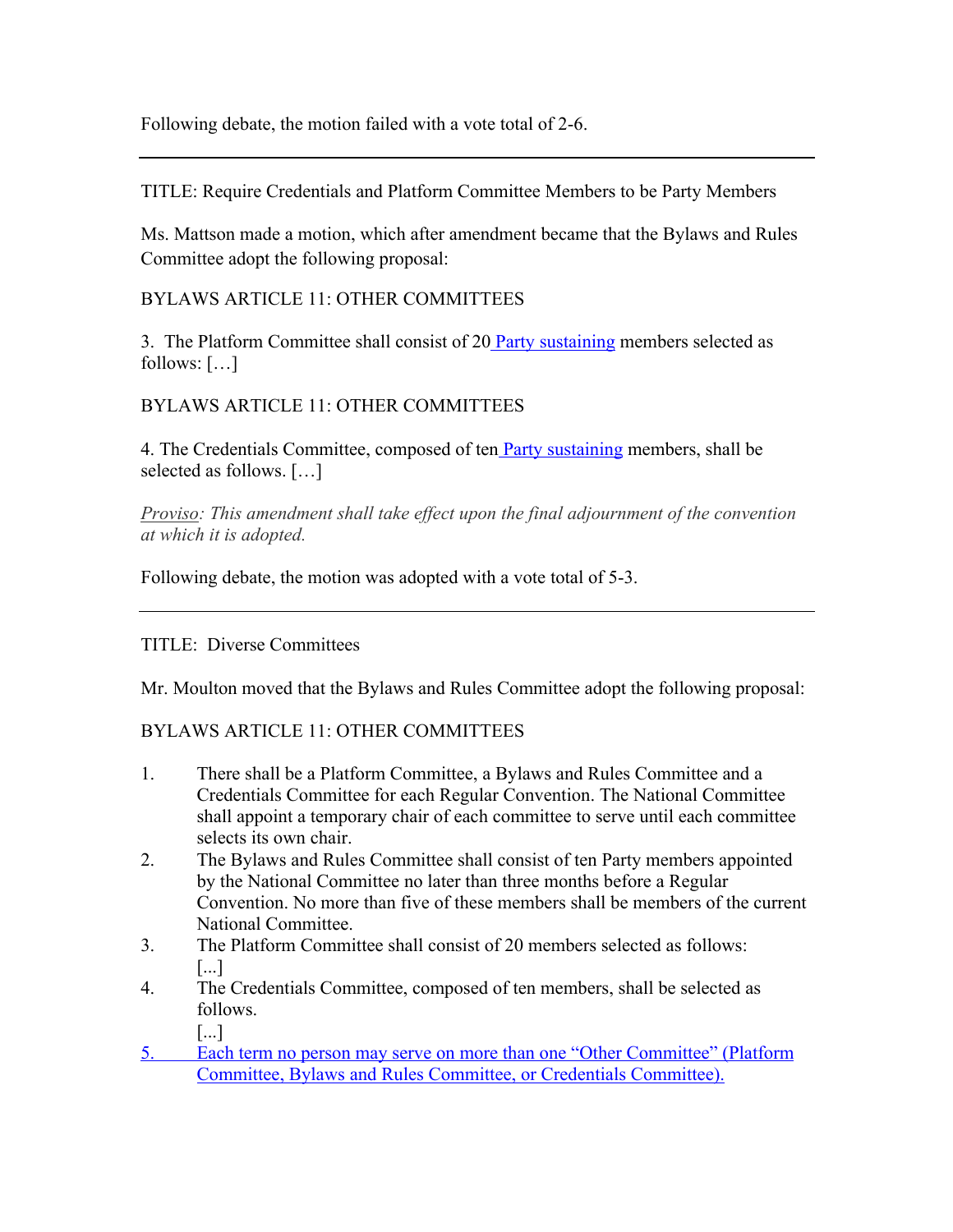- 56. Ranked alternates may be named by the appointing bodies to fill any vacancies or absences in the Convention Committees.
- 67. Committee Procedures

Following debate, the motion failed with a vote total of 3-5.

TITLE: Require Advance Notice of Bylaws Proposals

Mr. Moulton moved that the Bylaws and Rules Committee adopt the following proposal:

## BYLAWS ARTICLE 11: OTHER COMMITTEES

7. The Bylaws and Rules Committee, Platform Committee, and Credentials Committee shall use roll call voting on all substantive motions. Additionally, those committees must have a roll call vote upon request of any single Committee member present on any motion. On all roll call votes, the vote of each individual Committee member shall be recorded in the minutes. 8. Any person may record the proceedings of the Bylaws and Rules Committee, Platform Committee, and Credentials Committee while in open session, or subscribe to a read-only email list on which their votes and discussions are recorded.

Mr. Carling moved to substitute the following proposal:

## BYLAWS ARTICLE 17: AMENDMENT

1. These Bylaws may be amended by a 2/3 vote of the delegates at any Regular Convention with 90 days notice to the Secretary. All proposals shall be published on the Party's website not less than 60 days prior to the Convention.

*Proviso: The amendment shall take effect upon the close of the convention at which it is adopted.*

Ms. Harlos raised a point of order that she believed the substitute to not be germane to the main motion. The Chair ruled the amendment to be germane. The ruling of the Chair was appealed, and the ruling of the chair was sustained with a vote total of 5-3.

Following debate, the motion to substitute was adopted, making the Carling proposal the main motion.

The main motion was adopted with a vote total of 5-3.

TITLE: Define in Advance the Party Agreement with Presidential Campaign

Mr. Starr moved that the Bylaws and Rules Committee adopt the following proposal: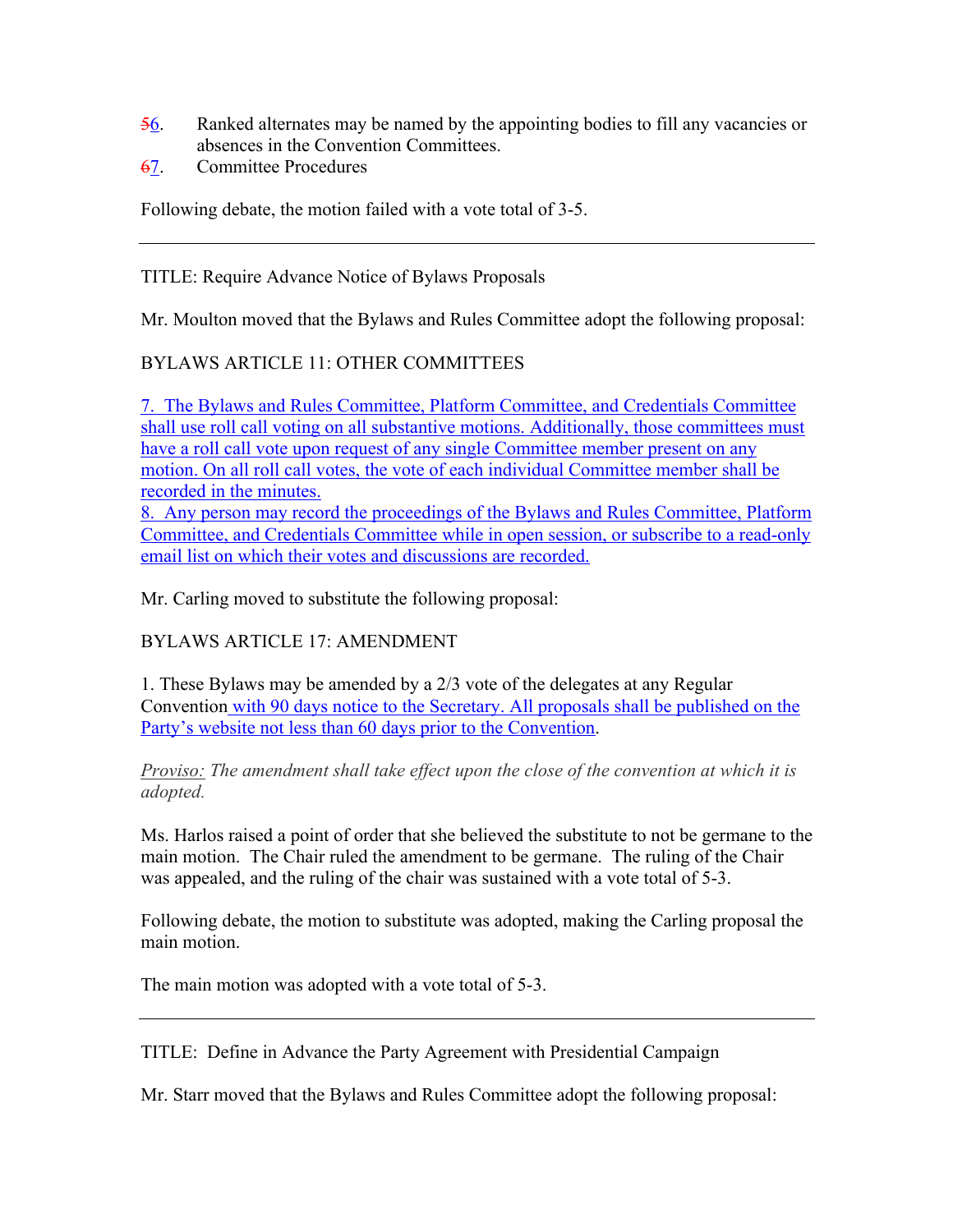## BYLAWS ARTICLE 14: PRESIDENTIAL AND VICE-PRESIDENTIAL CAMPAIGNS

3. During any Regular convention the delegates may by a majority vote amend the standard agreement specifying the terms by which the Party and the Presidential and Vice-presidential campaign shall assist and support each other. The National Committee shall publish the standard agreement on its website. The Chair shall sign on behalf of the Party with each person who otherwise qualifies and desires to be our candidate. Only those persons who have signed prior to the close of nominations and are in compliance with the contract shall be recognized as candidates and be eligible to be nominated for President or Vice-President. The parties may modify the agreement by mutual consent after the nomination.

## *Proviso: The attached standard agreement is adopted as part of this bylaw proposal.*

Mr. Carling moved to postpone this item to be the first order of business tomorrow. The motion to postpone was adopted.

## TITLE: Elect LNC and JC Earlier

Mr. Craig made a motion, which after amendment became that the Bylaws and Rules Committee adopt the following proposal:

CONVENTION RULE 1: ORDER OF BUSINESS

The standing order of business for a Regular Convention shall be as follows:

- 1. Call to order
- 2. Credentials Committee report
- 3. Adoption of agenda
- 4. Treasurer's report
- 5. Audit Committee report
- 6. Bylaws and Rules Committee report

7. Election of Judicial Committee

8. Election of Party Officers and at-large members of the National Committee

97. Platform Committee report

108. Nomination of Party candidates for President and Vice-President (in appropriate years)

9. Election of Party Officers and at-large members of the National Committee 10. Election of Judicial Committee

- 11. Resolutions
- 12. Other business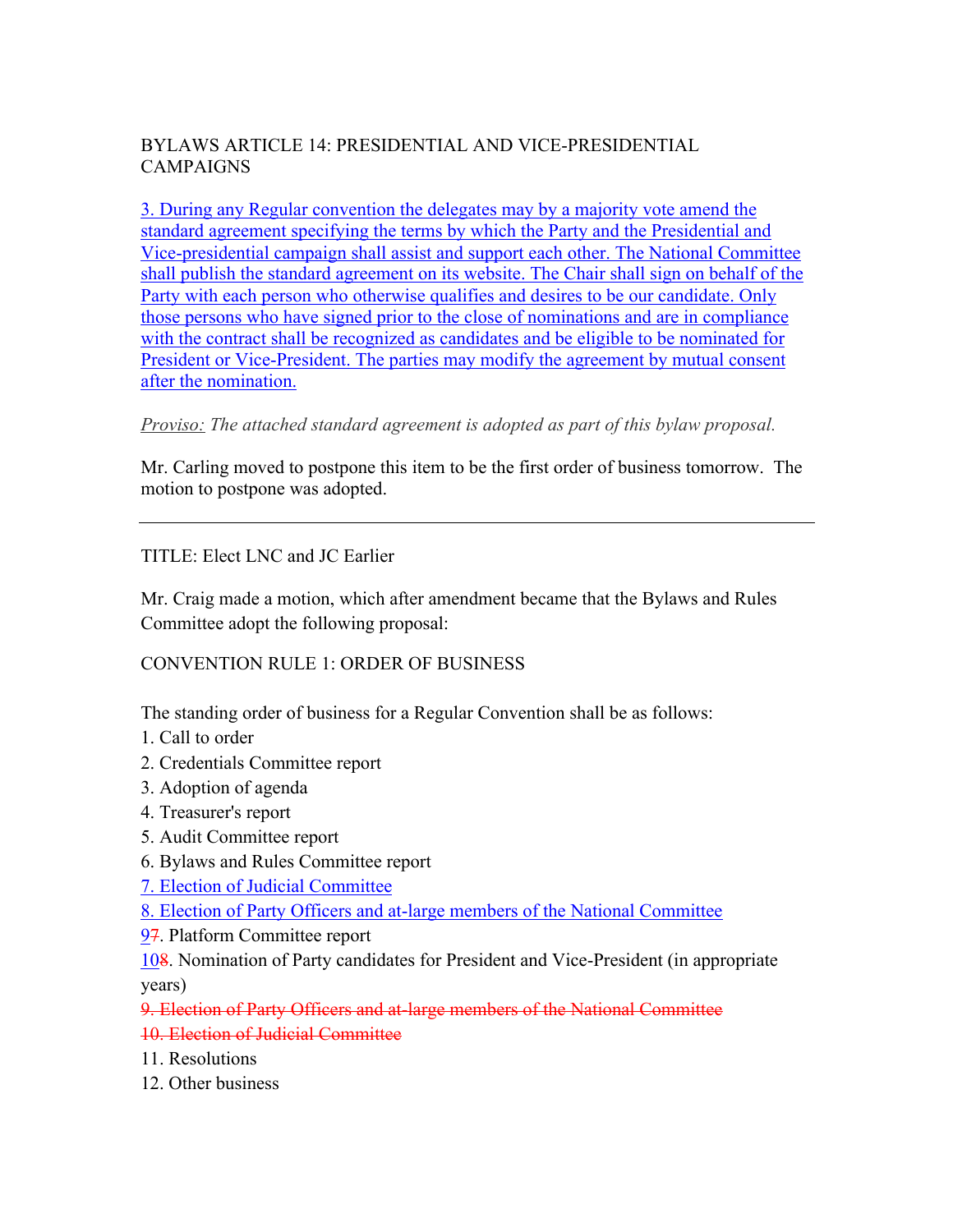*Proviso: This amendment shall take effect at the final adjournment of the Convention at which it is adopted.*

Following debate, the motion was adopted with a vote total of 7-0.

At 7:00 p.m. the committee adjourned until 8:30 p.m. for a meal break. The committee reconvened at 8:38 p.m.

TITLE: Expand Report from the Bylaws and Rules Committee

Mr. Moulton made a motion, which after amendment became that the Bylaws and Rules Committee adopt the following proposal:

BYLAWS ARTICLE 11: OTHER COMMITTEES

6. Committee Procedures

b. Four or more members of the Platform Committee may join together to issue a minority report regarding any plank reported to the floor of the Convention. Two or more members of the Bylaws and Rules Committee or of the Credentials Committee may join together to issue a minority report regarding their business.

c. Each proposal supported by at least two members of the Bylaws and Rules Committee shall be included in the committee's report, ordered by number of votes in favor. The Bylaws and Rules Committee shall consider proposals submitted not less than six months prior to the convention by resolution of any three state affiliates or any board or committee established by these bylaws. The Bylaws and Rules Committee shall recommend that each proposal be either a) adopted as proposed, b) adopted following adoption of a pending amendment, or c) not adopted.

*Proviso: The amendment shall take effect upon the close of the convention at which it is adopted.*"

Following debate, the motion adopted with a vote total of 8-0.

TITLE: Eliminate Unused Convention Rule 5.6

Ms. Mattson moved that the Bylaws and Rules Committee adopt the following proposal:

CONVENTION RULE 5: DEBATING AND VOTING -- PLATFORM

5. After all Committee recommendations have received initial consideration, any delegate may propose amendments to the Platform. The delegate may take up to two minutes to state and explain the proposal, with debating and voting to proceed as described in Section 3b.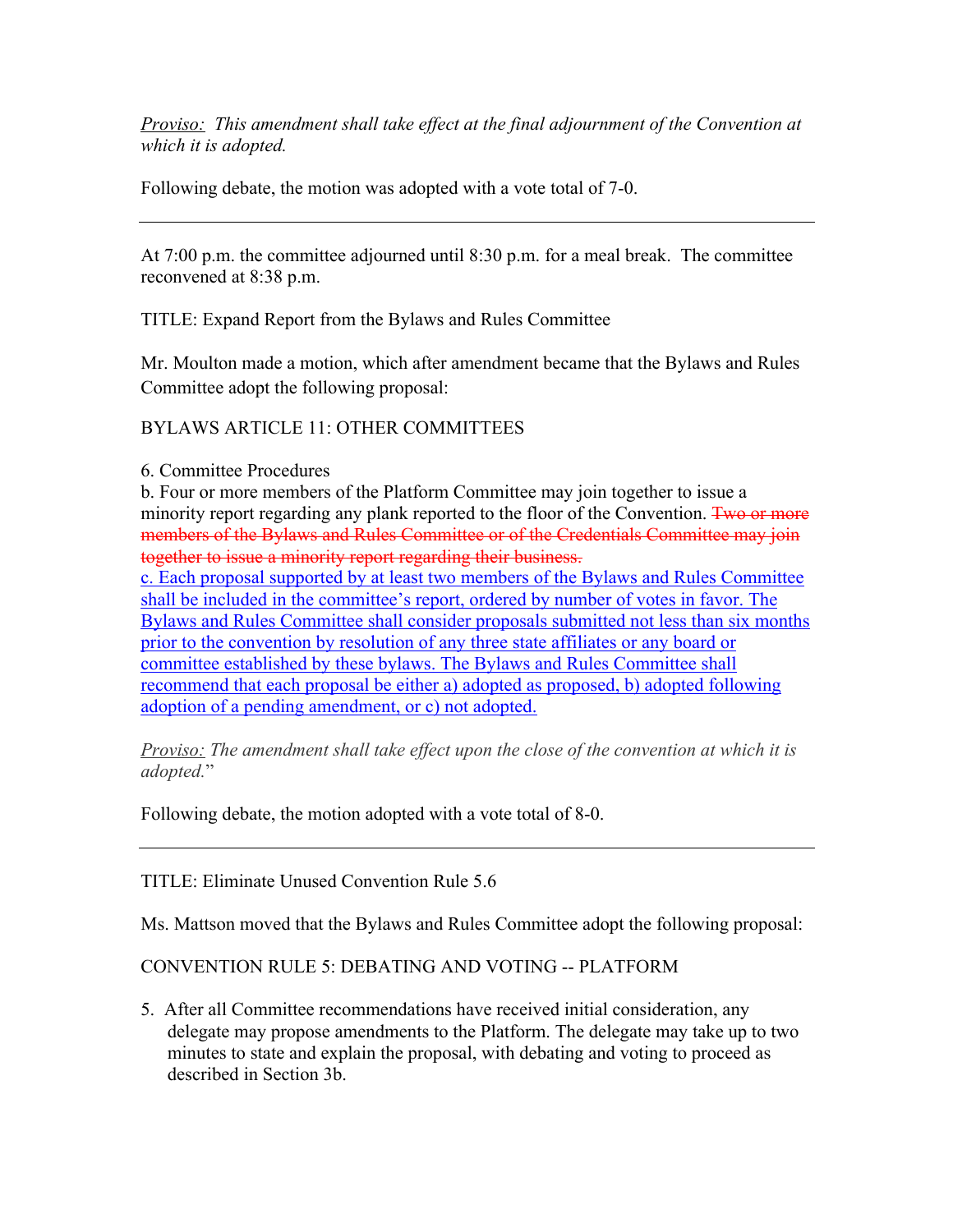6. Finally, if time permits, proposals which were considered by the Platform Committee but which received an unfavorable vote from a majority of the Committee, may be considered, with a spokesperson for the minority position giving the reasons in favor and the Platform Committee Chair or other representative of the majority position giving the reasons why it was voted down, before the proposal is taken to the floor for debate.

Following debate, the motion was adopted with a vote total of 6-0.

TITLE: Allow Debate on Proposals to Delete Platform Planks

Ms. Harlos made a motion, which after amendment became that the Bylaws and Rules Committee adopt the following proposal:

CONVENTION RULE 5: DEBATING AND VOTING -- PLATFORM

g. As its first item of platform business, the convention shall vote whether to delete each of those planks that received a number of tokens for deletion equal to 20% or more of the number of credentialed delegates. Such votes shall be east without amendment or debate. The Convention Chair shall then open the deletion proposal for debate without amendment for a period of up to ten minutes before bringing the matter to a vote.

Following debate, the motion was adopted with a vote total of 9-0.

TITLE: Nominate Presidential and Vice-Presidential Candidates as a Ticket

Mr. Starr moved that the Bylaws and Rules Committee adopt the following proposal:

## CONVENTION RULE 7: NOMINATION OF PRESIDENTIAL AND VICE-PRESIDENTIAL CANDIDATES

1. No person-slate shall be nominated for President or and Vice-President unless at least 30 registered delegates join in the nomination in writing submitted to the Chair. No delegate may join in nominating more than one eandidate for each offices late. The affixing of signatures to a nominating petition per this requirement shall be effected by a transfer of signature tokens issued by the Credentials Committee.

2. The Party's nominees for President and Vice President shall be chosen by majority vote. If no candidate slate has attained a majority, the candidate one with the fewest votes and any candidates polling less than 5% shall be struck from subsequent ballots. This procedure shall be repeated after every ballot in which no eandidate-slate has received a majority vote, until one candidate attains a majority.

4. The Party's nominee for Vice-President shall be chosen by the same procedure as for the Presidential nominee except that the Presidential nominee shall have the privilege of addressing the Convention for 5 minutes, after nominations have been made but before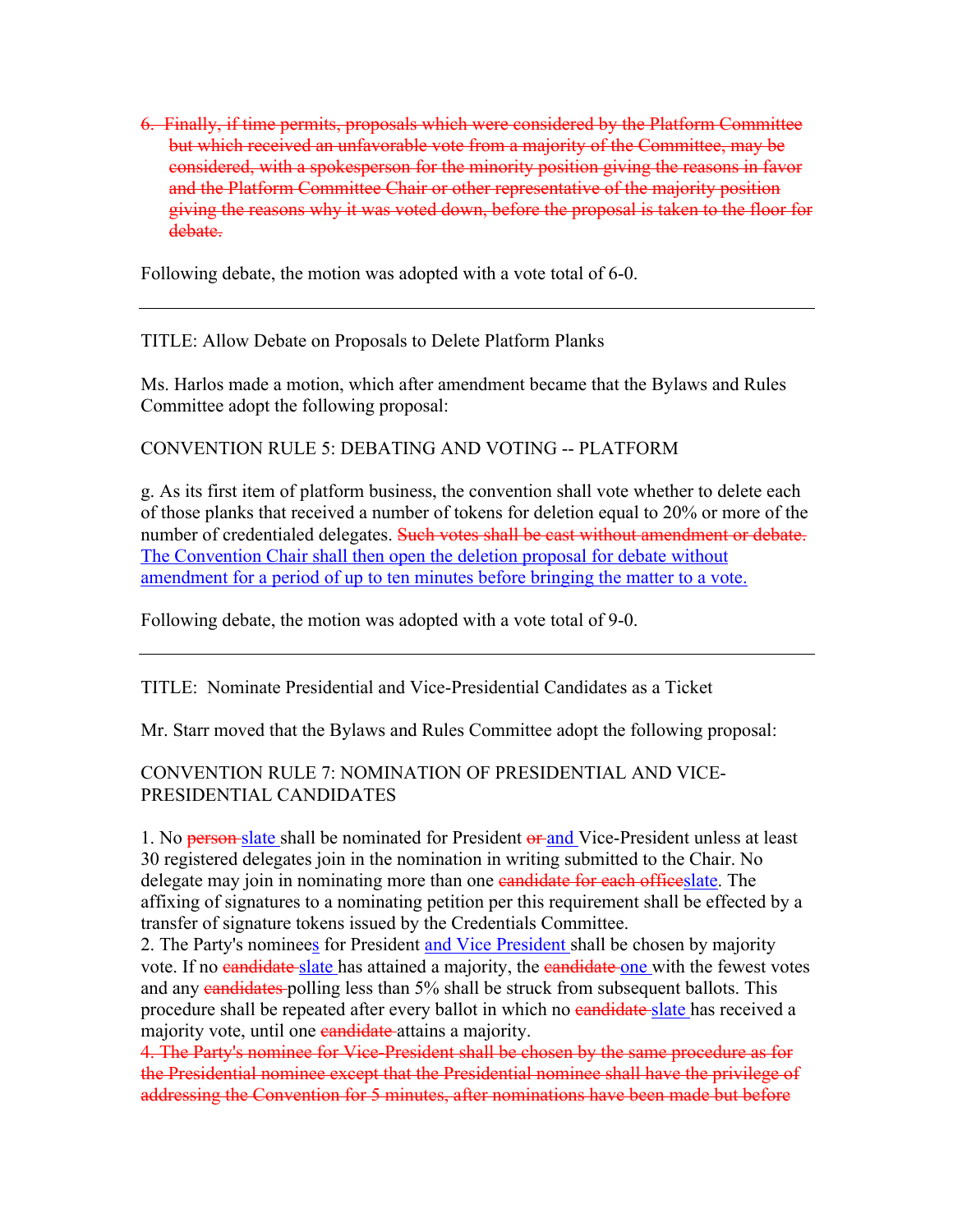voting has begun, for the purpose of endorsing or objecting to any of the Vice-Presidential nominees. Nominations for Vice-President shall close after selection of the Presidential nominee.

5. Nominating and seconding speeches for each eand idea shall be limited to a total of 20 minutes in duration as follows:

a. President: Total of 16 minutes;

b. Vice-President: Total of 11 minutes.

A delegate who collects the required number of nominating tokens so designated may speak up to 5 minutes in favor of voting for None Of The Above.

6. Immediately prior to each round of presidential voting, a motion to divide the selection of the Presidential and Vice-Presidential nominees shall be in order, which requires 30 delegates to second and a majority to adopt.

7. If a motion to divide the selection prevails:

a. Using voting procedures for selecting slates, Presidential and Vice Presidential nominees shall be selected sequentially.

b. Those eligible for the Vice Presidential nomination shall include any candidate nominated with 30 signature tokens for either position on a slate and any candidate nominated with 30 signature tokens listing only the Vice Presidential candidate.

c. Nominating and seconding speeches for each Vice Presidential candidate shall be limited to a total of 10 minutes.

d. Immediately prior to voting for Vice President, the Presidential nominee may address the Convention for 5 minutes for the purpose of endorsing or objecting to any of the Vice-Presidential nominees.

*Proviso: This amendment shall take effect upon the final adjournment of the convention at which it is adopted.*

Following debate, the motion was adopted with a vote total of 6-1.

TITLE: Single Transferable Vote for Judicial Committee

Mr. Moulton moved to postpone this item to be the final agenda item. The motion was adopted without objection. (At the end of agenda, Mr. Moulton withdrew the agenda item request.)

TITLE: Amend to Correctly Codify Intent to Protect Statement of Principles

Ms. Harlos moved that the Bylaws and Rules Committee adopt the following proposal: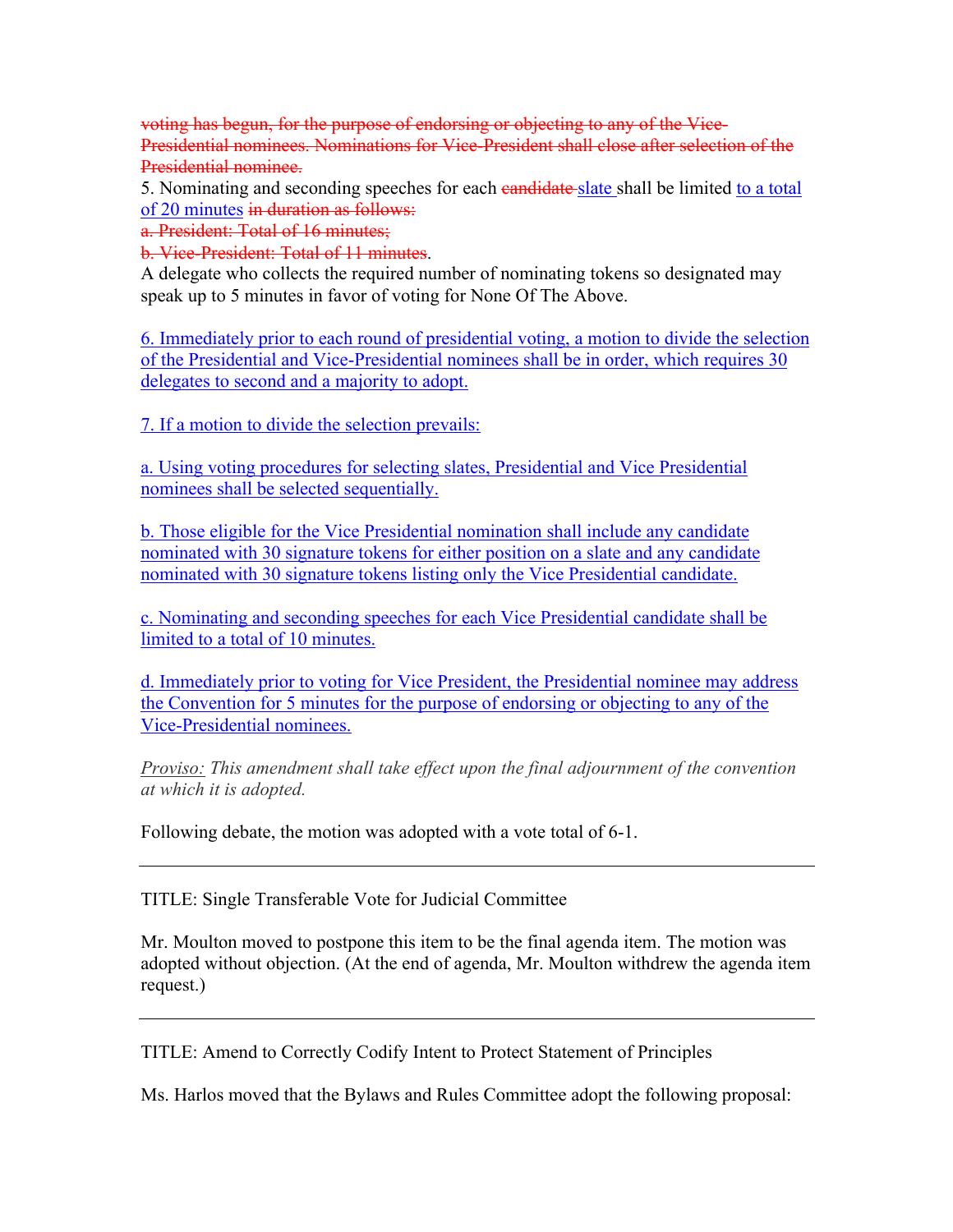#### BYLAWS ARTICLE 17: AMENDMENT

1. These Bylaws may be amended by a 2/3 vote of the delegates at any Regular Convention.

2. Article 3, Section 1, or this Section, shall not be amended by a vote of less than 7/8 of all registered delegates at a Regular Convention.

Following debate, the motion failed with a vote total of 3-5.

At 10:40 p.m., the committee with a vote total of 5-3 voted to adjourn until 9:00 a.m. the following morning. Chairman Katz called the meeting back to order at 9:12 a.m. on Sunday September 17, 2017.

The committee took up the following item postponed from yesterday, which after amendment read as follows:

#### BYLAWS ARTICLE 14: PRESIDENTIAL AND VICE-PRESIDENTIAL CAMPAIGNS

3. During any Regular convention the delegates may by a majority vote amend the standard agreement specifying the terms by which the Party and the Presidential and Vice-presidential campaign shall assist and support each other. Proposed amendments require 90 days notice to the Secretary, who shall cause them to be published on the Party's website not less than 60 days prior to the Convention. The National Committee shall publish the standard agreement on its website. The Chair shall sign on behalf of the Party with each person who otherwise qualifies and desires to be our candidate. Only those persons who have signed prior to the close of nominations and are in compliance with the contract shall be recognized as candidates and be eligible to be nominated for President or Vice-President. The parties may modify the agreement by mutual consent after the nomination.

#### *Proviso: The attached standard agreement is adopted as part of this bylaw proposal*

Following debate, the motion was adopted with a vote total of 6-2.

#### TITLE: Reorganize Purpose Statement

Mr. Henchman made a motion, which after amendment became that the Bylaws and Rules Committee adopt the following proposal:

#### BYLAWS ARTICLE 2: PURPOSES

The Libertarian Party is organized to defend freedom and expand liberty in America by: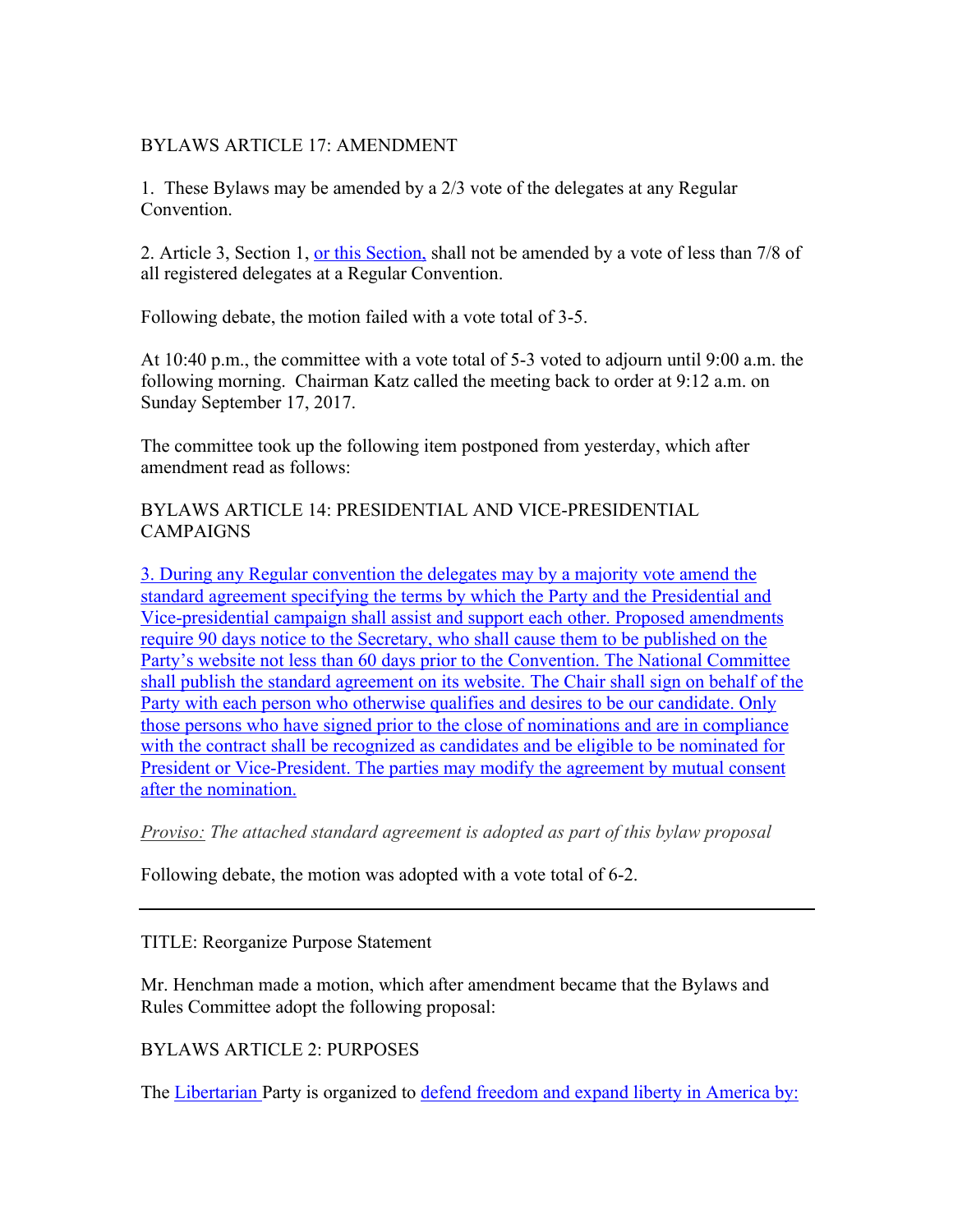- $\frac{1}{2}$  implementing and  $\frac{e^{i\theta}}{e^{i\theta}}$  voice to the principles embodied in the Statement of Principles  $by$ ;
- 2. functioning as a libertarian political entity separate and distinct from all other political parties or movements;
- 3. moving public policy in a libertarian direction by building a political party that elects Libertarians to public office; electing Libertarians to public office to move public policy in a libertarian direction;
- 4. chartering affiliate parties throughout the United States and promoting their growth and activities;
- 5. nominating candidates for President and Vice-President of the United States, and supporting Party and affiliate party candidates for political office; and-
- 6. entering into public information activities.

Following debate the motion was adopted with a vote total of 7-2.

TITLE: Expand Size of National Committee

Mr. Henchman moved to postpone this agenda item until an electronic meeting to be held within a quarterly time period as established by email ballot. The motion to postpone was adopted.

TITLE: Bring Back Libertarian Party Program

Ms. Harlos moved that the Bylaws and Rules Committee adopt the following proposal:

BYLAWS ARTICLE 5: LIBERTARIAN PARTY PROGRAM (re-number accordingly)

1. The National Committee shall adopt and report the LP Program to the membership.

2. The Program recommendation by the National Committee shall be comprised of:

- a. a maximum of 10 issues;
- b. issues which are currently receiving widespread, national public attention, or issues that are winnable on the short-term horizon; and
- c. interim or transitional proposal which move toward a libertarian society, which are clearly identified as interim or transitional proposals.

3. The National Committee shall appoint 3 or more individuals to submit draft program planks to the National Committee.

4. Motions to approve planks require a 2/3 vote of the National Committee.

5. No proposal shall conflict with the Platform nor the Statement of Principles.

Following debate, the motion failed with a vote total of 2-6.

TITLE: Reform Order of Platform Debates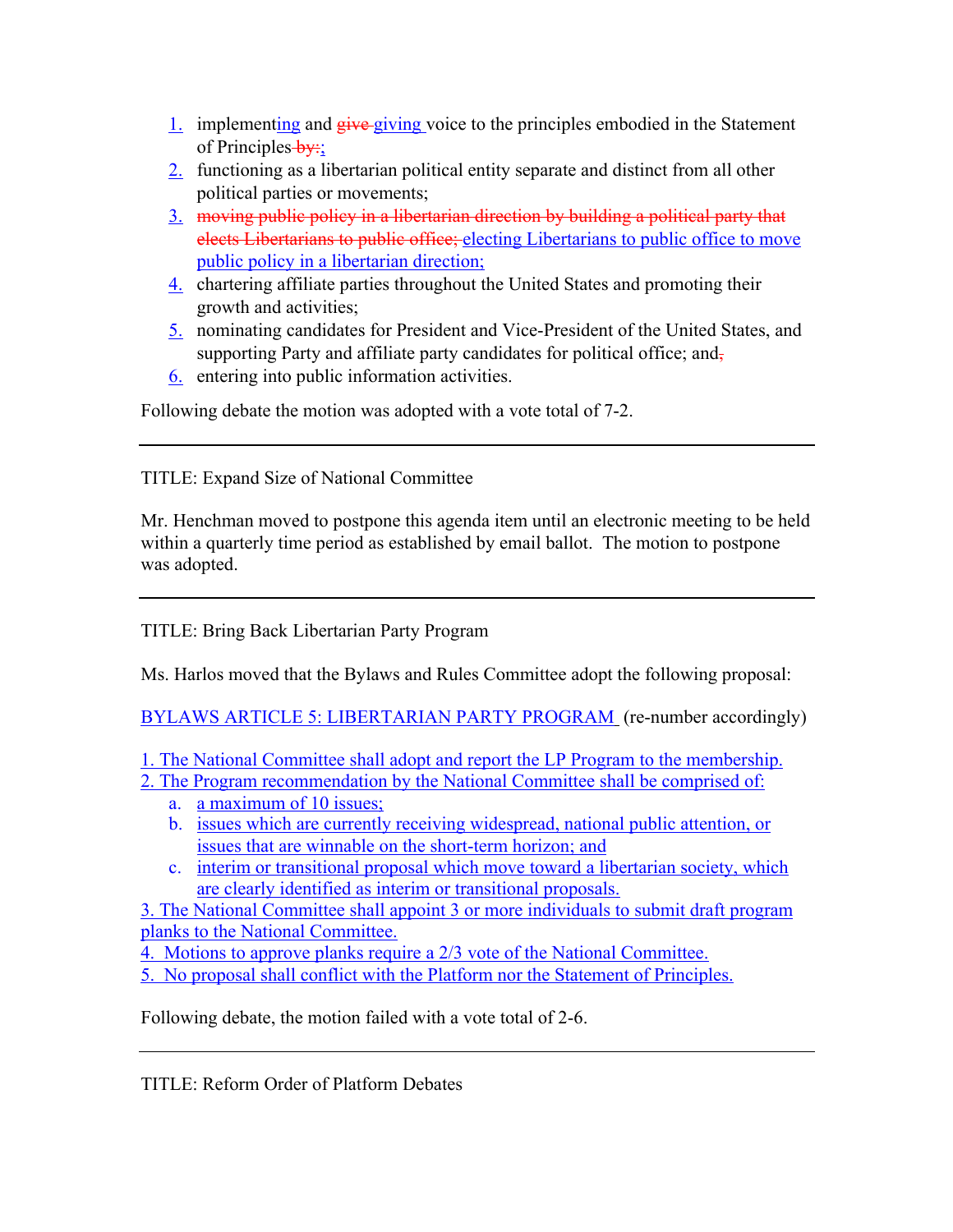Ms. Harlos moved that the Bylaws and Rules Committee adopt the following proposal:

# CONVENTION RULE 5: DEBATING AND VOTING – PLATFORM

2. The Platform Committee shall meet before each Regular Convention and prepare a report containing its recommendations. At the convention, the Platform Committee's recommendations shall be reported to the floor and debated and voted upon separately. The Platform Committee's shall set forth the order in which each recommendations shall be considered in the following order.

a. Those recommendations receiving a unanimously favorable vote in Committee.

b. Those recommendations receiving a vote that is unanimously favorable except for abstentions.

c. Those recommendations receiving a favorable vote from the majority of the Committee, regarding which there is no Minority Report.

d. Those recommendations receiving a favorable vote from the majority but with a Minority Report attached.

e. Those recommendations which did not receive a favorable vote from the majority but for which a Minority Report is submitted.

Following debate, the motion failed with a vote total of 3-5.

## TITLE: Update Sustaining Member Dues

Mr. Carling made a motion, which after amendment became that the Bylaws and Rules Committee adopt the following proposal:

BYLAWS ARTICLE 4.3

3. "Sustaining member" is any Party member who has given at least \$25 \$30 to the Party in the prior twelve months, or who is a life member.

Following debate, the motion failed with a vote total of 3-4.

TITLE: Change Formula for Delegate Allocations

Ms. Harlos moved that the Bylaws and Rules Committee adopt the following proposal:

## BYLAWS ARTICLE 10: CONVENTIONS

3. Affiliate Party Delegate Entitlements:

Each affiliate party shall be entitled to send delegates to each Regular Convention on the following basis: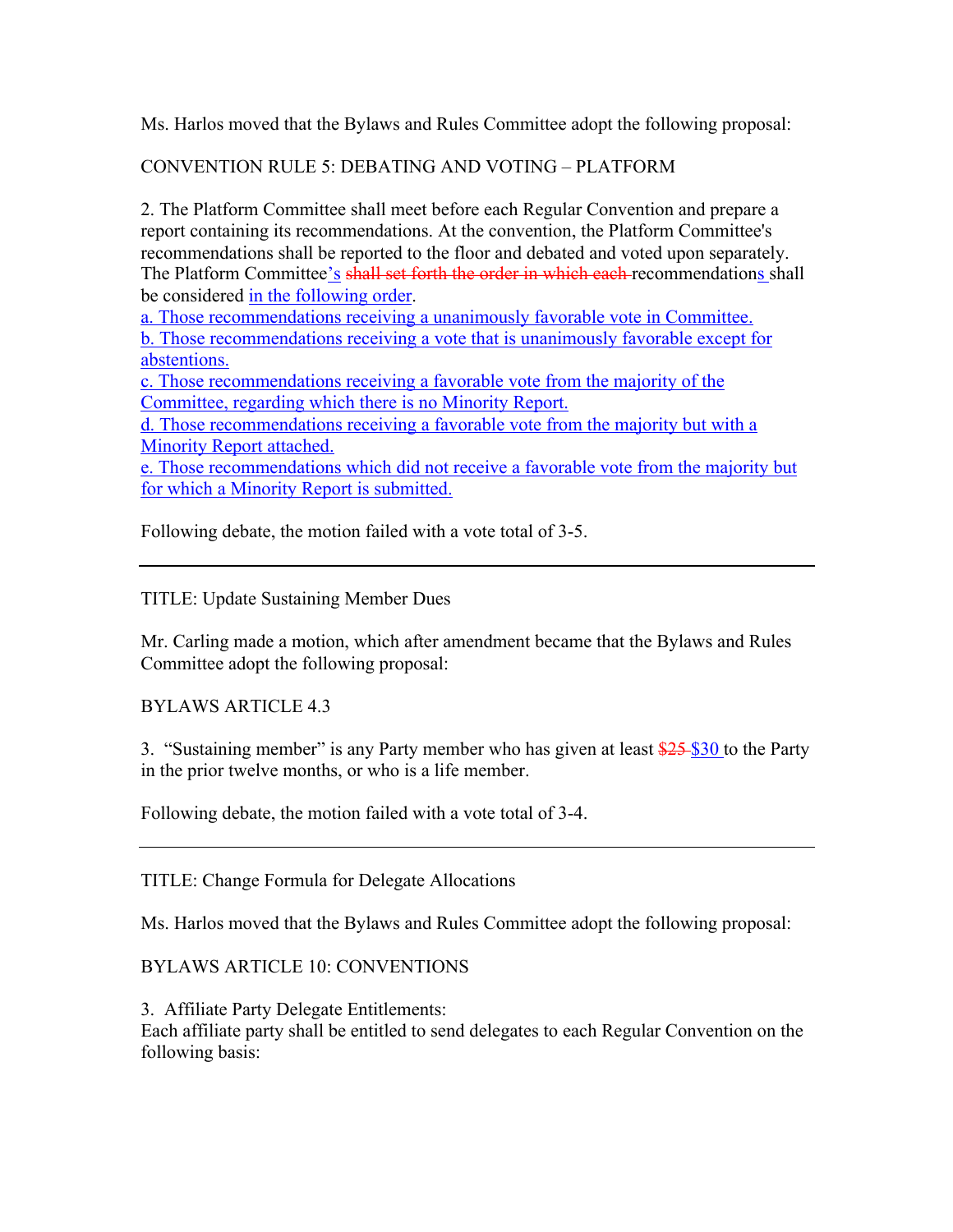- a. One delegate for each 0.14 percent, or fraction thereof, of the total Party sustaining membership in that affiliate; provided that at least one such delegate must be a resident of that State or District.
- b. One delegate for each  $0.325$  percent, or fraction thereof, of the votes cast nationwide for the Libertarian Party candidate in the most recent presidential election, cast in that affiliate's state, and one delegate for winning at least one electoral college vote.

Following debate, the motion failed with a vote total of 2-6.

## TITLE: Require Period of Party Membership Before Nomination

Ms. Harlos moved that the Bylaws and Rules Committee adopt the following proposal:

## BYLAWS ARTICLE 14: PRESIDENTIAL AND VICE-PRESIDENTIAL CAMPAIGNS

2. No candidate may be nominated for President or Vice-President who is ineligible under the United States Constitution, who has not expressed a willingness to accept the nomination of the Party, who served as a stand-in candidate during the current election cycle, or who is has not been a sustaining member of the Party for at least 180 days prior to the start of the Nomination Convention. A stand-in is an individual who has agreed to be placed on a state affiliate's nomination petition prior to the selection of nominees by the Libertarian Party at Convention.

Following debate, the main motion failed with a vote total of 1-6.

The meeting adjourned at 12:03 p.m.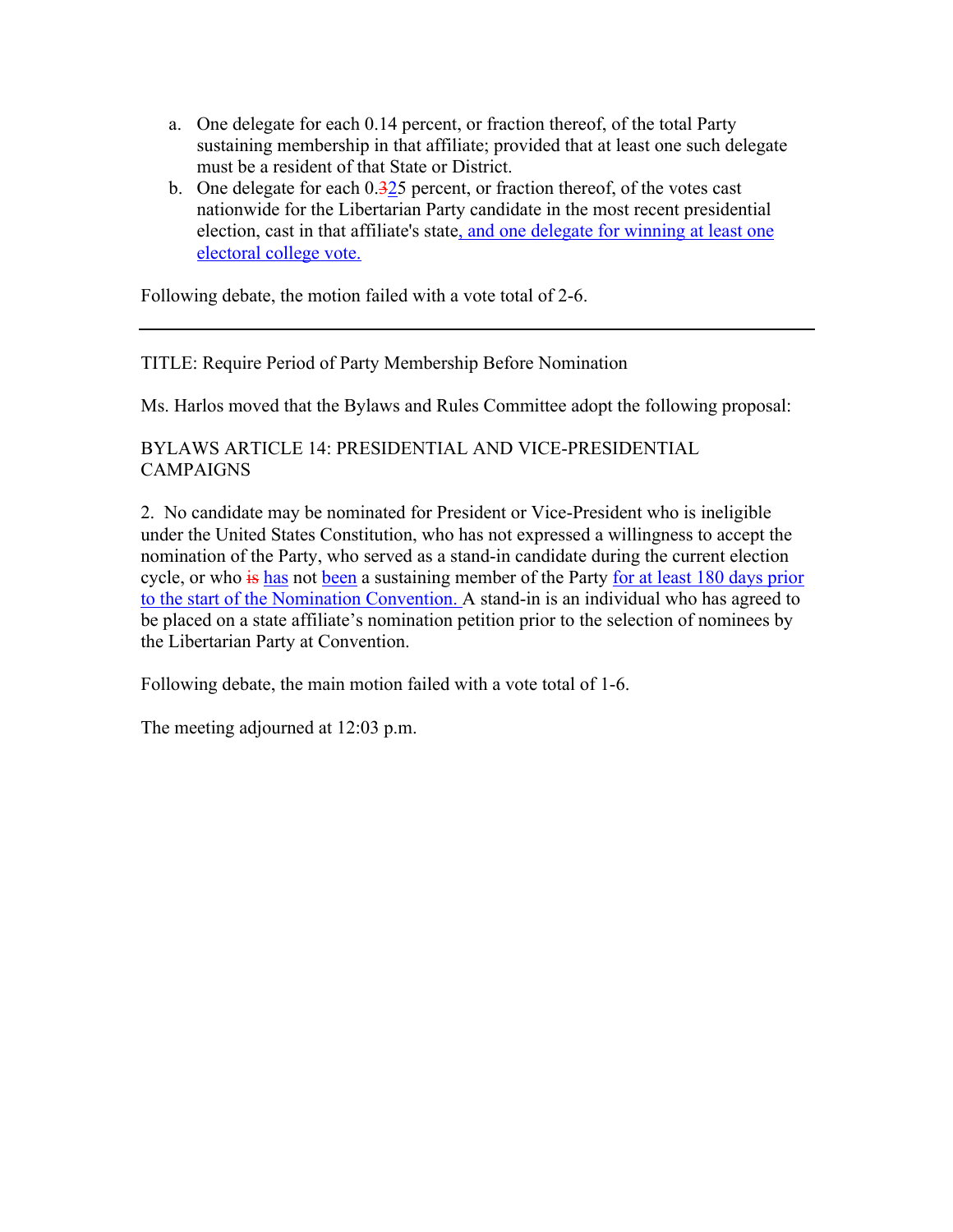# Appendix A

# **PRESIDENTIAL CAMPAIGN COORDINATION AGREEMENT**

## THIS NATIONAL PARTY AGREEMENT ("Agreement") is made as of

, by and between the LIBERTARIAN NATIONAL COMMITTEE, INC., a District of Columbia nonprofit corporation ("LNC"), a CANDIDATE seeking the Libertarian Party Nomination for President or Vice-President of the United States ("The Candidate"), and the CAMPAIGN COMMITTEE ("Campaign Committee"), based on the following facts:

A. The LNC is the governing body of the Libertarian Party® ("LP").

B. The Candidate aspires to be selected as the Presidential or Vice Presidential nominee of the LP at the Libertarian National Convention on The Candidate has formed the Campaign Committee in order to promote his or her election campaign ("Campaign").

C. The LNC, Candidate, and Campaign Committee desire to assist one another in their respective political activities, as described in this Agreement.

The LNC, Candidate and Campaign Committee agree:

- 1. That this agreement is subject to the Bylaws of the LP;
- 2. The Candidate's Pledge. The Candidate represents and warrants to the LNC that he:
	- a. Is eligible under the Constitution and applicable laws, ordinances and regulations, to run for the office for which the LP may nominate him, and take office, if elected; and
	- b. Has disclosed in writing all previous felony convictions and whether to his knowledge he is currently the subject of a criminal investigation.
- 3. Obligations of the LNC, in the event the Candidate becomes the LP's nominee.
	- a. Fundraising. The LNC shall join the Campaign Committee's joint fundraising committee, if any. The proceeds of funds shall be allocated as described in the Joint Fundraising Agreement.
	- b. Media Contact. The LNC shall independently promote the Campaign via "free" media. To the extent reasonably practicable, the Candidate and Campaign Committee shall work closely with the LNC from time to time, as determined by the Campaign Committee in its sole discretion, to schedule public media appearances, candidate travel and the promotion of a coherent, principled and pleasing political message by the Campaign and the Candidate.
	- c. Promotion. The LNC shall independently promote the Campaign in Libertarian Party® News, to the LNC's e-mail announcement list and on the LNC's website, www.lp.org ("LNC Website"). The LNC may, at its option and to the extent of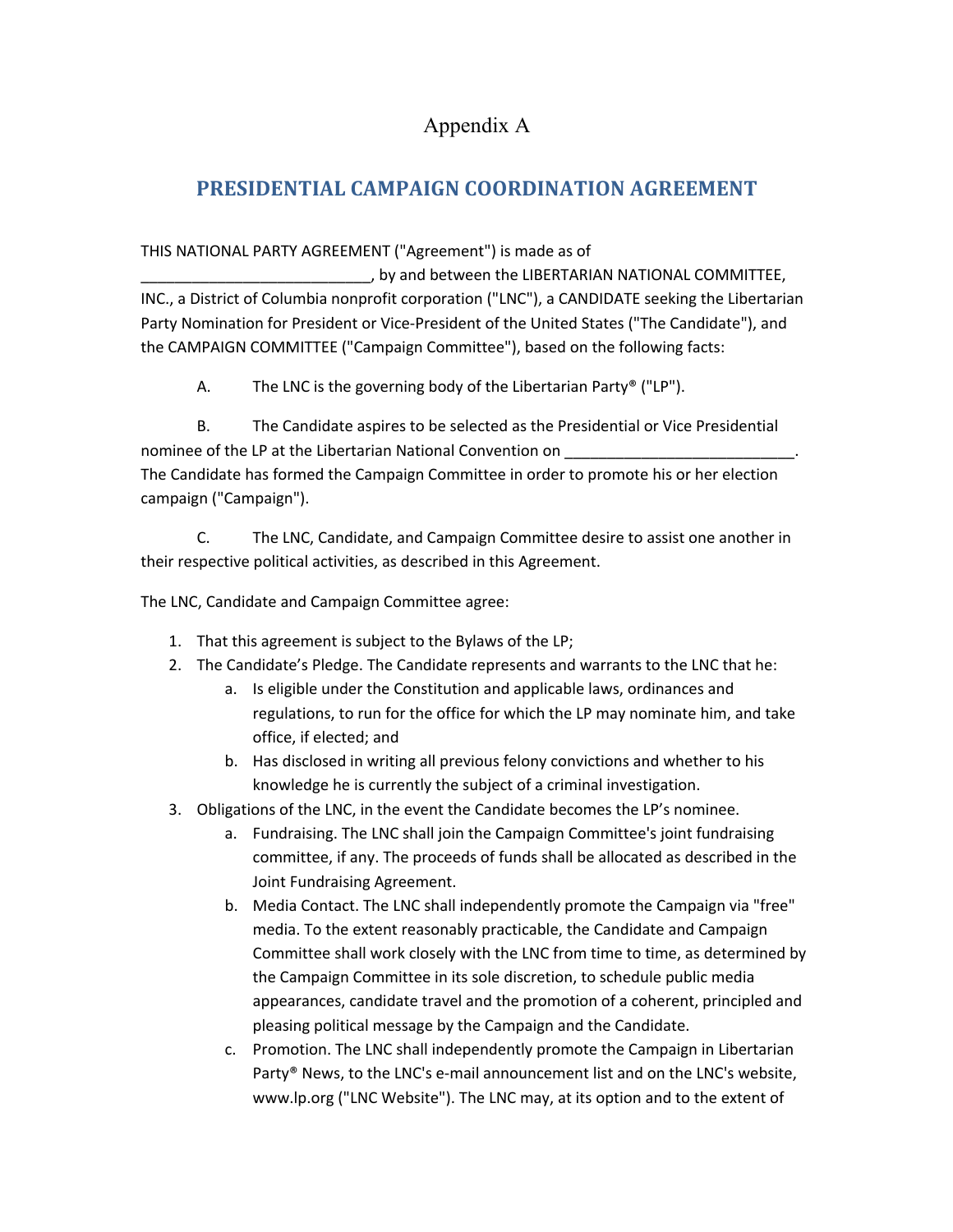available funds, independently prepare, purchase and publish media advertising and promotional flyers and mailings supporting the Campaign.

- d. Ballot Access. The LNC shall be primarily responsible for providing ballot access for the Campaign. The Candidate and Campaign Committee understand that this is not a guarantee of 5O-state ballot access, but simply the LNC's agreement to proceed in good faith to obtain ballot access for the Campaign on the ballots of as many states as reasonably possible, given all the demands on the LNC's resources. The Campaign Committee shall exercise every reasonable effort to help facilitate those ballot access activities by the LNC by assisting in the promotion of signature-gathering efforts, and ballot access fundraising.
- 4. Obligations of Campaign Committee, in the event the Candidate becomes the LP's nominee.
	- a) Candidate as Spokesperson. The Candidate shall make himself available on a fulltime basis to promote the Campaign. They shall make reasonable efforts to work with the LNC as described in Paragraph 2 above.
	- b) Campaign Strategy. The Candidate and Campaign Committee shall work closely with the LNC to develop and establish a coherent, principled and politically viable Campaign strategy that is designed to promote not only the Campaign, but also the growth and influence of the LP. To that end, the Campaign Committee shall make every reasonable effort, in its sole discretion, to include the words "Libertarian" or "Libertarian Party" in all Campaign hard mail letters or brochures, unless doing so would significantly increase costs, cause undue delay, or otherwise be impractical. In developing and pursuing the general Campaign strategy, the Candidate and Campaign Committee shall consult with and give serious consideration to the opinions of the LNC, but the Candidate and Campaign Committee shall retain ultimate decision-making authority in all Campaign matters.
	- c) Website. The Campaign Committee shall maintain a website promoting the Campaign that contains on its home page a prominent link to the LNC Website on the bottom.
	- d) Reserved Functions. The Campaign Committee shall be solely responsible, at its expense, for providing any office space it needs, creating and maintaining its own website, handling all its bookkeeping functions (e.g., check cashing, credit card charges, expense payment, Federal Election Committee report filing and accounting functions), and handling all its staffing functions (e.g., campaign manager, operations manager, website manager, candidate travel arranger, treasurer, volunteer manager, and routine (non-inquiry) mail reading and response, administrative assistants). In addition, the Campaign Committee shall raise the funds for and bear the entire cost incurred in the course of the Campaign for all activity conducted by the Campaign Committee, including travel by the Candidate, telephone tolls, Internet service, office supplies, computer hardware and software, promotional materials and other goods and services required by the Campaign. The Campaign shall, at its expense, promptly respond to all voter inquiries with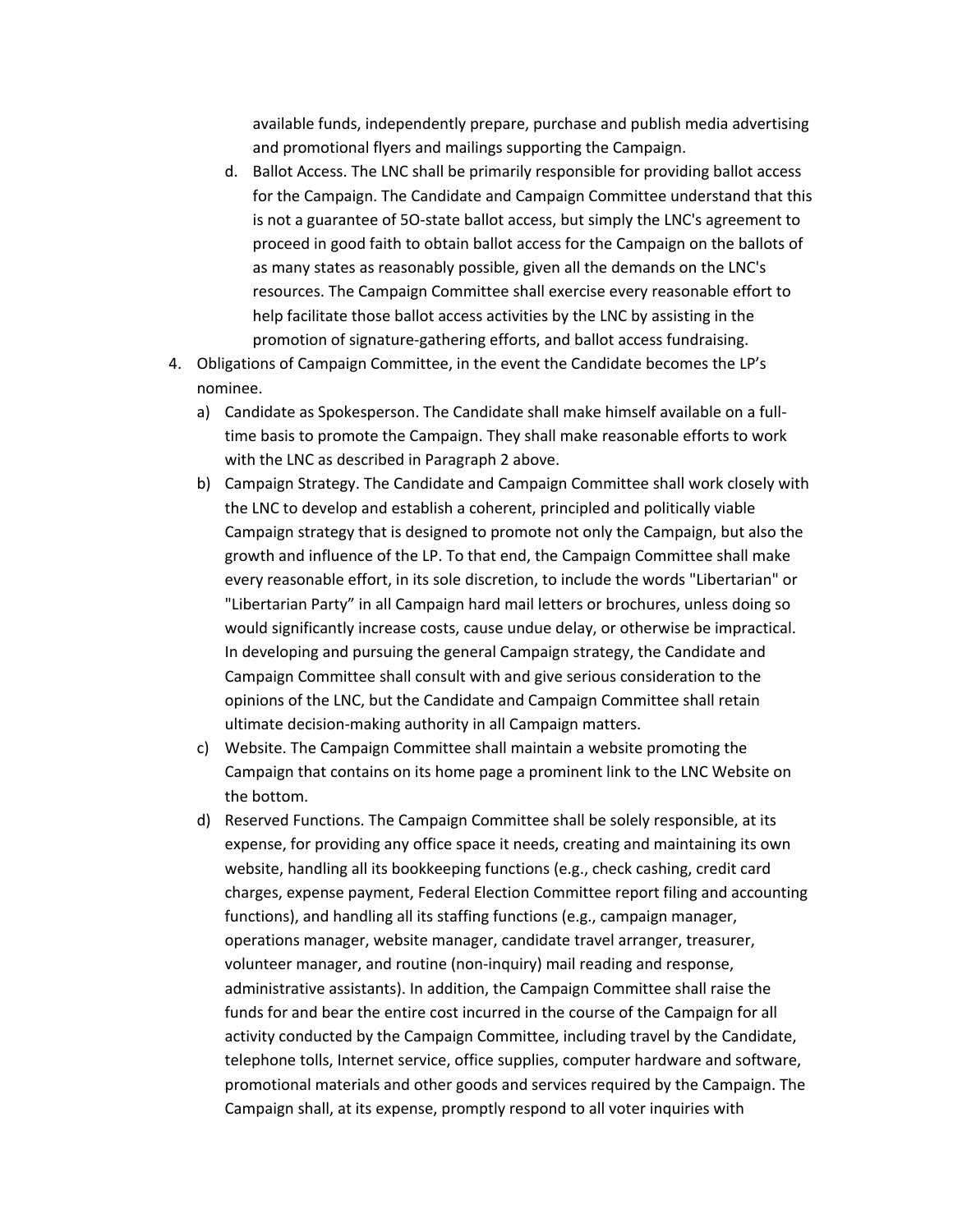appropriate materials promoting the Campaign. The LNC shall have no obligation to perform or pay the cost of any of these functions except where otherwise agreed in writing.

- 5. FEC Coordination. Nothing in this Agreement shall be construed as an intent to make a coordinated communication within the meaning on 11 C.F.R. Section 109.21. Except where the Parties otherwise agree in writing, the LNC shall not create, produce or distribute any communications at the request or suggestion of the Candidate, the Campaign Committee, or any agents of the Candidate or the Campaign Committee; nor shall the LNC create, produce or distribute any communications with the material involvement of or after substantial discussions with the Candidate, the Campaign Committee, or any agents of the Candidate or the Campaign Committee regarding content, intended audience, means or mode of such communication, specific media outlets used, or the timing, frequency, size, or prominence of such communications. Where the Parties agree in writing to make a coordinated communication, the LNC shall promptly provide the Campaign Committee all data necessary to appropriately report such communication to the Federal Election Commission.
- 6. Data Swap. The Parties agree to engage in a non-FEC-reportable data swap transaction of email lists equivalent in value as follows:
	- a. Campaign Email Sends to LNC List. Upon the Candidate receiving the LP's nomination, the LNC shall grant the Campaign Committee a limited license to the LNC's respective existing and distinct list of potential contributor names, addresses, phone numbers, emails, and other pertinent information (the "Party List"), through a third party of the LNC's choosing, subject to such security safeguards as the LNC may reasonably impose, for the purpose of sending up to four separate emails prior to the general election. The Campaign Committee shall provide the LNC a copy of the email content and requested send date in advance for approval prior to distribution. Such license shall expire upon the completion of the fourth mailing, or at 11:59 PM on Election Day, whichever comes first, and the Campaign Committee shall not retain any further right to use or interest in the Party List except as otherwise described in this Agreement.
	- b. LNC License of Campaign List.
		- i. Upon the Candidate receiving the LP's nomination, the Campaign Committee shall grant the LNC a perpetual, non-exclusive, nontransferable, non-revocable except as described below, license to a copy of the Campaign Committee's existing and distinct list of contributor names, addresses, phone numbers, emails, and other pertinent information (the "Campaign List" which shall include any updates provided by Campaign Committee to LNC) for the LNC's own benefit and political messaging, solely for the purpose of membership generation only and not for general fundraising prior to the date listed below, provided that under no circumstance shall the LNC: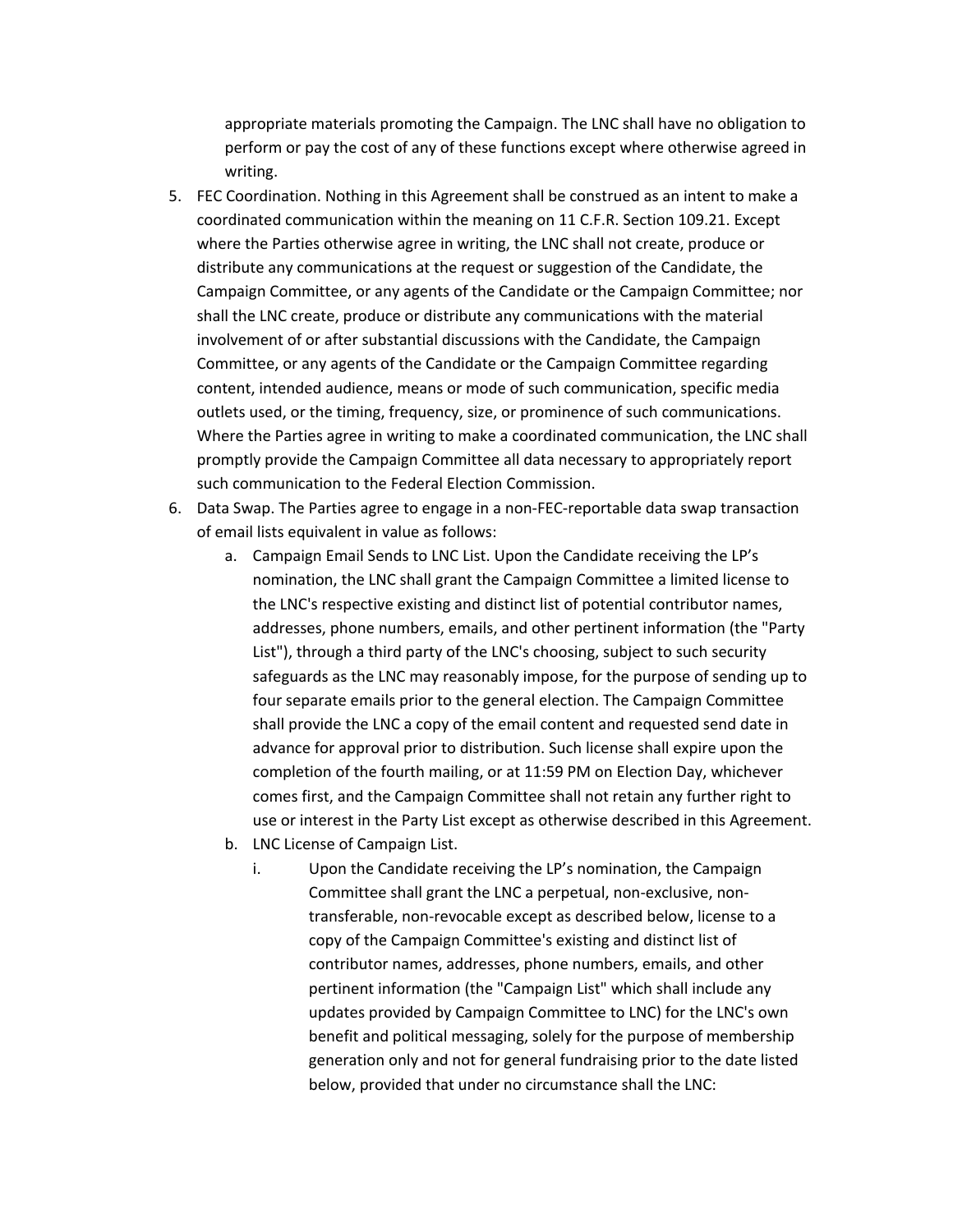- 1. send more than four emails to the Campaign List prior to the general election for the purpose of membership generation only and not for general fundraising;
- 2. solicit the Campaign List prior to the date of the inauguration of the U.S. Presidential campaign winner. After such inauguration date, the LNC may solicit the Campaign List subject to the limitations below in section 5(b)(i)(3)-(4);
- 3. sell, assign, give, rent use of (whether for monetary or nonmonetary value), or transfer the Campaign List to any third party (or attempt to do any of the foregoing). This restriction shall not prohibit the LNC from using list management services of vendors provided such vendors are bound by similar terms;
- 4. violate any term of this Agreement and/or applicable laws and regulations related to the Campaign List.
- ii. Any such action listed in  $5(b)(i)(1)-(4)$  will result in an automatic revocation of such license.
- iii. The Campaign Committee shall provide the LNC three updates to the copy of Campaign List prior to the general election on September 20, October 5 and October 20 and a final update to the copy of Campaign List by January 1.
- c. Fair Market Value. The Parties agree such exchange is a fair market value swap and shall not cause a contribution from one party to the other.
- d. Data Ownership. All data originally developed or independently gathered by each party shall at all times remain the sole property of such party, and neither party shall retain any further right to use or interest in each other's respective lists except as described in this Agreement. Notwithstanding the foregoing, each party shall remain joint and severable owners of any data derived or developed as a result of emails sent under this Agreement with no obligation to share with each other any subsequently acquired data except as described in this Agreement,
- e. Representations and Warranties. Each the LNC and the Campaign Committee represent and warrant:
	- i. Each party has personally developed its respective list, or acquired the data from its original developer, if applicable, who has warranted that it was compiled, in accordance with applicable laws and regulations including without limitation if applicable the Controlling the Assault of Non-Solicited Pornography and Marketing Act of 2003, Federal Election Campaign Act of 197I, as amended and regulations of the Federal Election Commission;
	- ii. Each party has personally developed its respective list, or its original developer has warranted that such respective list was developed, based on affirmative consent from each individual during the collection of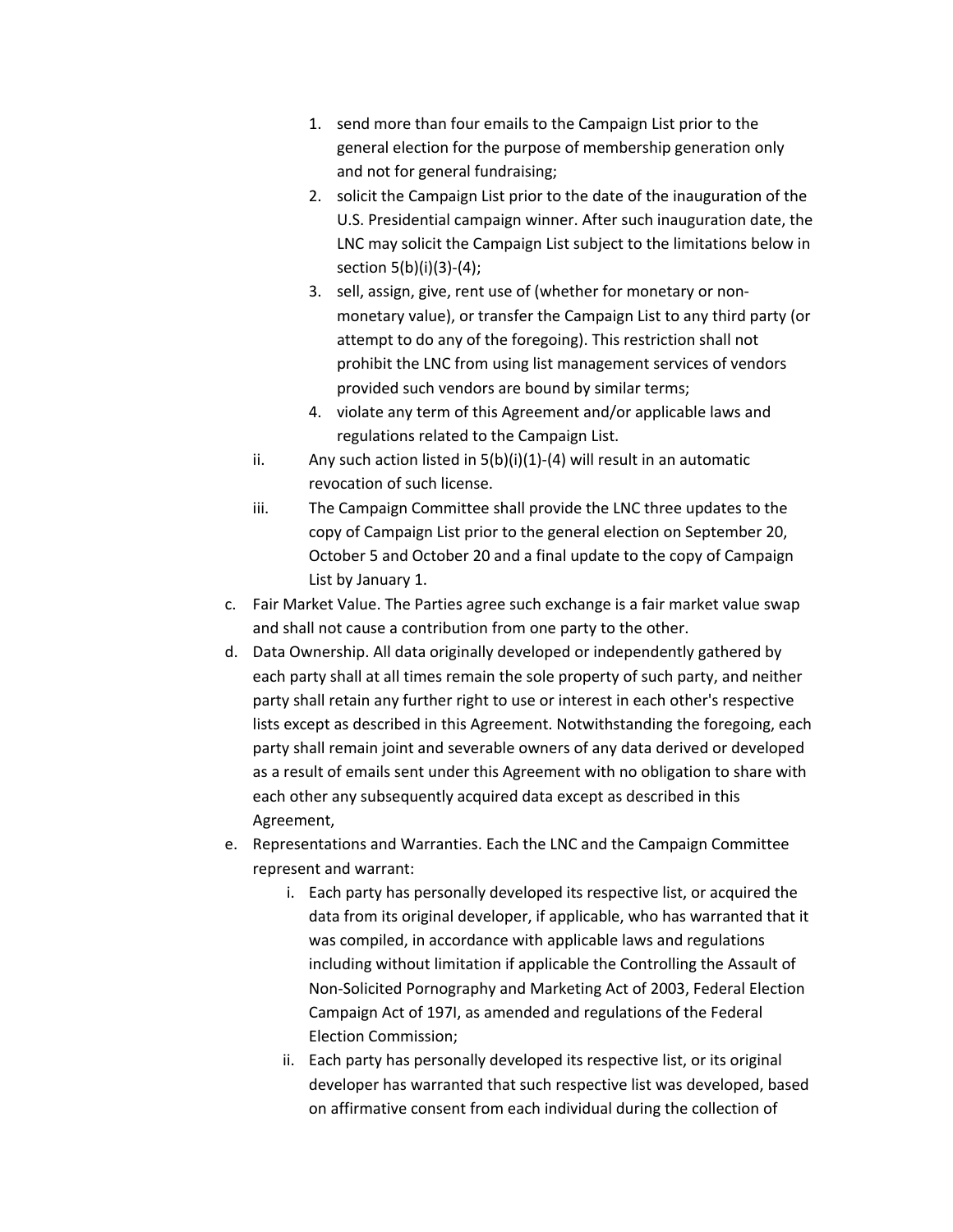information contained in such respective list, that it honored all opt-out requests, and did not harvest email addresses without the knowledge and agreement of the each individual on its respective list, except to the extent permissible under any applicable law.

- 7. Proprietary Information. The Parties understand and acknowledge that all knowledge and information of a proprietary and confidential nature relating to either party, ("Confidential Information") shall be kept in the strictest confidence by the parties.
- 8. Campaign Indemnity. The Candidate and Campaign Committee shall indemnify, hold harmless and defend the LNC, and its employees, directors, officers, affiliates, or representatives, from and against any claims, liabilities, losses, costs, expenses, damages, allegations, suits, actions, civil or criminal investigations by a federal or state agency or other proceedings brought against the LNC, including, without limitation, reasonable attorneys' fees and legal costs, arising from the acts, errors or omissions of the Candidate or Campaign Committee in the performance of this Agreement or the Candidate's or Campaign Committee's breach of this Agreement.
- 9. LNC Indemnify. The LNC shall indemnify, hold harmless and defend the Candidate and Campaign Committee, and its employees, directors, officers, affiliates, or representatives, from and against any claims, liabilities, losses, costs, expenses, damages, allegations, suits, actions, civil or criminal investigations by a federal or state agency or other proceedings brought against the Candidate or Campaign Committee, including, without limitation, reasonable attorney's fees and legal costs, arising from the acts, errors or omissions of the LNC in the performance of this Agreement or the LNC's breach of this Agreement.
- 10. Term. This Agreement shall become effective immediately upon its signature by the parties to this Agreement, and shall terminate upon the certification of the final results of the presidential election. Notwithstanding any provision of this Agreement to the contrary, the agreements of the parties under Paragraphs 4 through 6, inclusive, of this Agreement shall survive termination of this Agreement, and the parties shall remain liable for any obligations arising or incurred prior to termination of this Agreement.
- 11. Notices and Reports. All notices and reports under this Agreement shall be in writing (unless otherwise expressly provided in this Agreement) and sent by fax, electronic mail, overnight private delivery service or first class U.S. mail, with postage fully prepaid, to the addresses set forth on Exhibit A attached to this Agreement, and shall be effective upon receipt. Either party may change its address for notice by similar notice to the other party.
- 12. Assignment; Entire Agreement; Governing Law. No party may assign its interest in this Agreement without the prior written consent of the other parties. This Agreement constitutes the entire agreement between the parties with respect to the subject matter of this Agreement. All prior discussions and understandings are merged in this Agreement. This Agreement is governed by the laws of the District of Columbia applied to contracts made and to be performed in that district.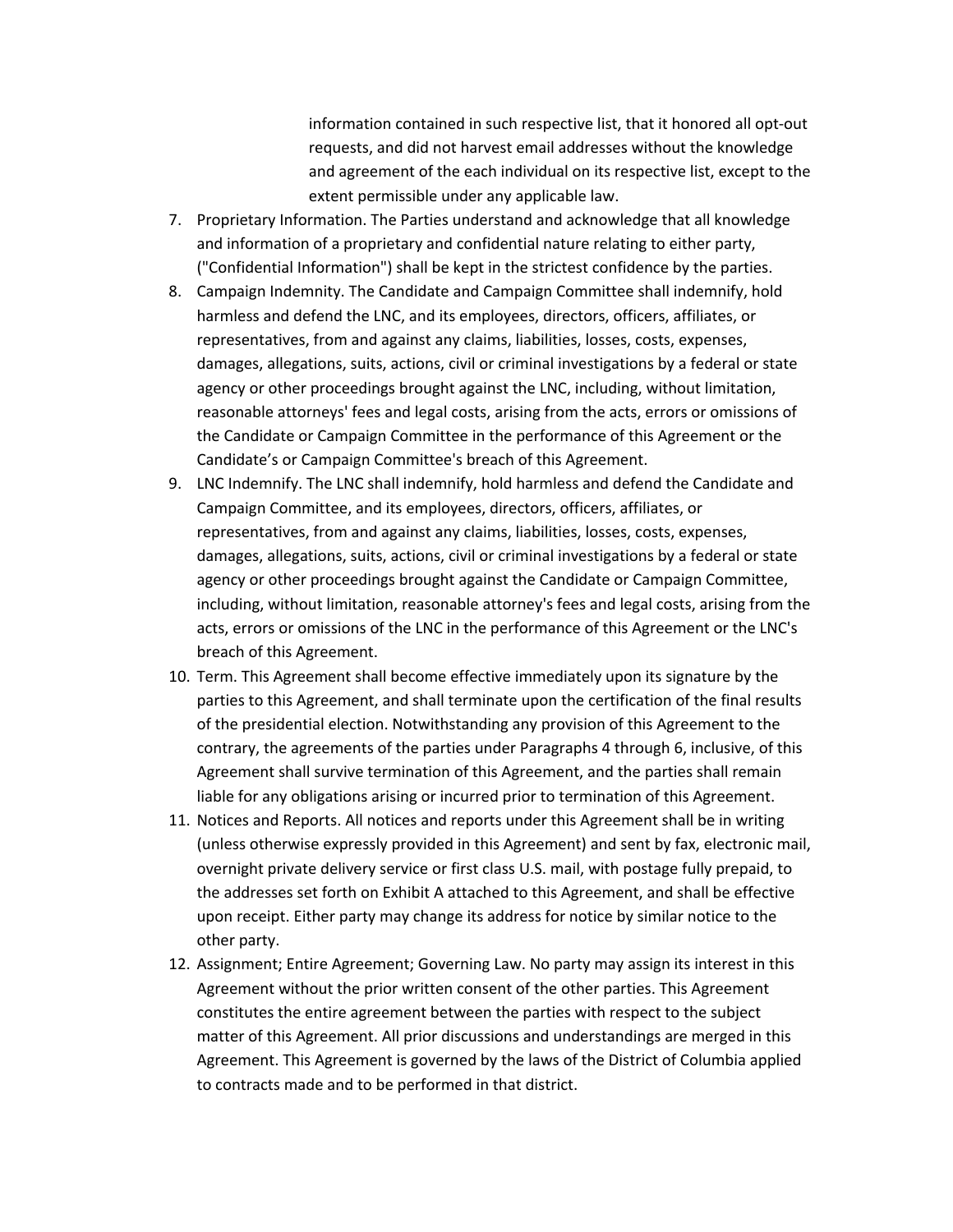This Agreement has been signed and delivered as of the date set forth above and may be signed in counterparts each of which is an original and all of which taken together form one single document.

LIBERIARIAN NATIONAL COMMITTEE, INC.

By: \_\_\_\_\_\_\_\_\_\_\_\_\_\_\_\_\_\_\_\_\_\_\_\_\_\_\_\_\_ LP and LNC Chair Date: \_\_\_\_\_\_\_\_\_\_\_\_\_\_\_\_\_\_\_\_\_\_\_\_\_\_\_

Candidate, individually, and on behalf of the Campaign Committee Date: \_\_\_\_\_\_\_\_\_\_\_\_\_\_\_\_\_\_\_\_\_\_\_\_\_\_\_

\_\_\_\_\_\_\_\_\_\_\_\_\_\_\_\_\_\_\_\_\_\_\_\_\_\_\_\_\_\_\_\_